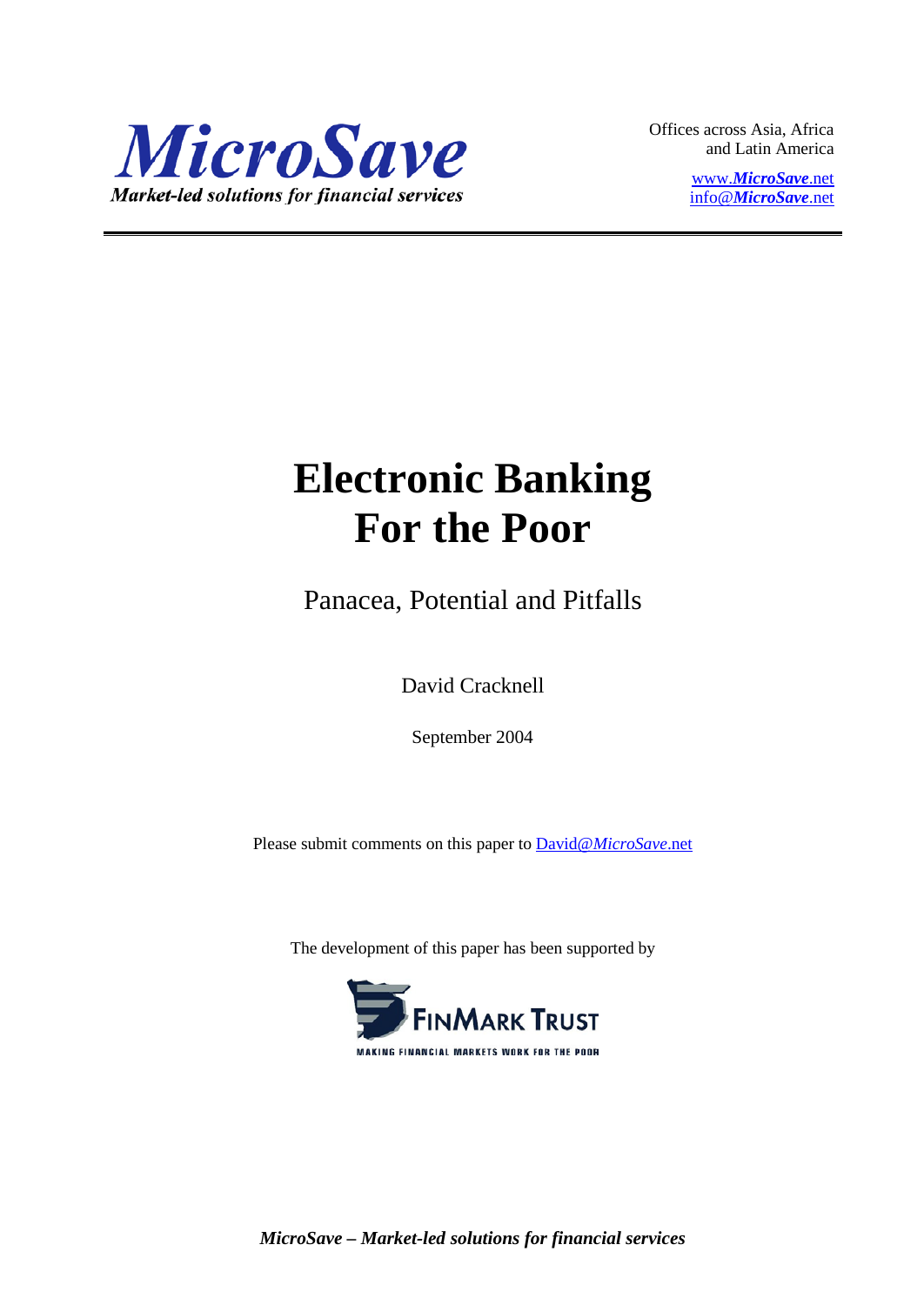# **Acronyms used in this report**

| ATM        | <b>Automated Teller Machines</b>        |
|------------|-----------------------------------------|
| ASP        | <b>Application Service Provider</b>     |
| EFT        | Electronic Funds Transfer               |
| EMV        | Eurocard / MasterCard / Visa            |
| LAN        | <b>Local Area Network</b>               |
| <b>GSM</b> | Global System for Mobile communications |
| PDA        | Personal Digital Assistant              |
| PIN        | <b>Personal Identification Number</b>   |
| <b>POS</b> | Point Of Sale machines                  |
| <b>WAN</b> | Wide Area Network                       |
|            |                                         |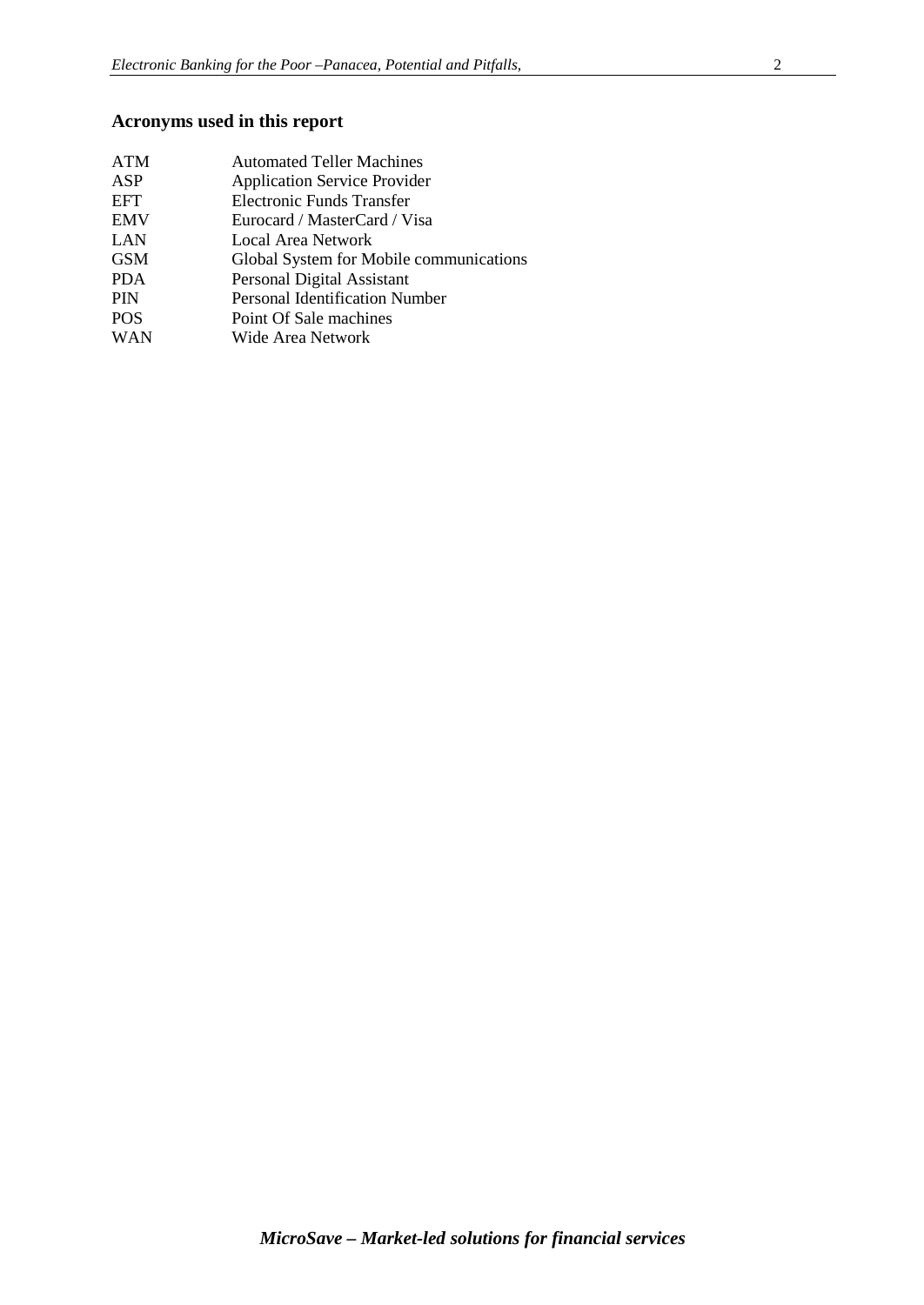# **Electronic Banking for the Poor: Panacea, Potential and Pitfalls**

David Cracknell, *MicroSave*

# **Executive Summary**

## **Why Electronic Banking?**

Electronic Banking brings the potential to extend low cost virtual bank accounts to a large number of currently un-banked individuals worldwide. Change is being driven by falling costs of technology, by competition and by the ability of electronic banking solutions to offer customers an enhanced range of services at a very low cost.

Whichever technical option is chosen the development of an electronic banking solution should consider the customer perspective – the customer value proposition; the institutional perspective – the business case; and the local environment for electronic banking.

## **Technical Options**

Technologies used in electronic banking include, but are not limited to:

- *Personal Digital Assistants*: Used by microfinance programmes to automate record keeping.
- *Automatic Teller Machines & Point of Sale Devices*: Used in conjunction with Magnetic stripe or Smart cards.
- *Magnetic Stripe Cards*: Low cost cards operated through a magnetic stripe on the reverse of the card.
- *Smart Cards*: More expensive chip based cards that can store information off line on the embedded chip.
- *Cell-phone banking*: Banking through cellular phones, either through menus or through SMS.

# **Customer Perspective – The Value Proposition**

An electronic banking solution must provide sufficient value to persuade the customer to move transactions away from cash. However, cash is an incredibly versatile medium of exchange. It is universally recognised as a store of value; and it is accessible, portable and divisible.

- *Features*: What needs does the e-banking solution meet? What features encourage the user to maintain an electronic account in preference to cash? For example, improved personal safety and the ability to transfer value from person to person.
- *Accessibility*: Limited distribution of transaction points strongly reduces the value proposition to the customer. Walking many kilometres to access services is inconvenient and costly. Saturation of an area with the service is preferable to a wider thinner, distribution.
- *Affordability*: Cash is inherently "frictionless" there is no charge that gets levied each time value is transferred. Given this, start up and transactional costs need to be as low as possible for both the end user and the merchants these users frequent.
- *Ease of use – convenience*: The e-banking solution needs to be simple to use, fast and user friendly.

## **Institutional Perspective – The Business Case**

From an institutional perspective, the electronic banking solution should increase profitability. This means careful consideration of functionality, business volumes, fees and charges, efficiency gains, development costs, partnerships, and distribution channels.

- *Functionality*: The level of functionality that the institution wishes to develop, whether this should be narrowly or widely focused.
- *Building volume through segmentation*: By careful development of different business segments the financial institution is able to build transaction volume through the core e-banking infrastructure.
- *Fees and charges*: Developing an appropriate revenue strategy is heavily influenced by the functionality offered, the segments served and the anticipated volume of transactions.
- *Efficiency Gains*: The financial institution is able to handle substantially increased business transactions without corresponding investment in physical infrastructure.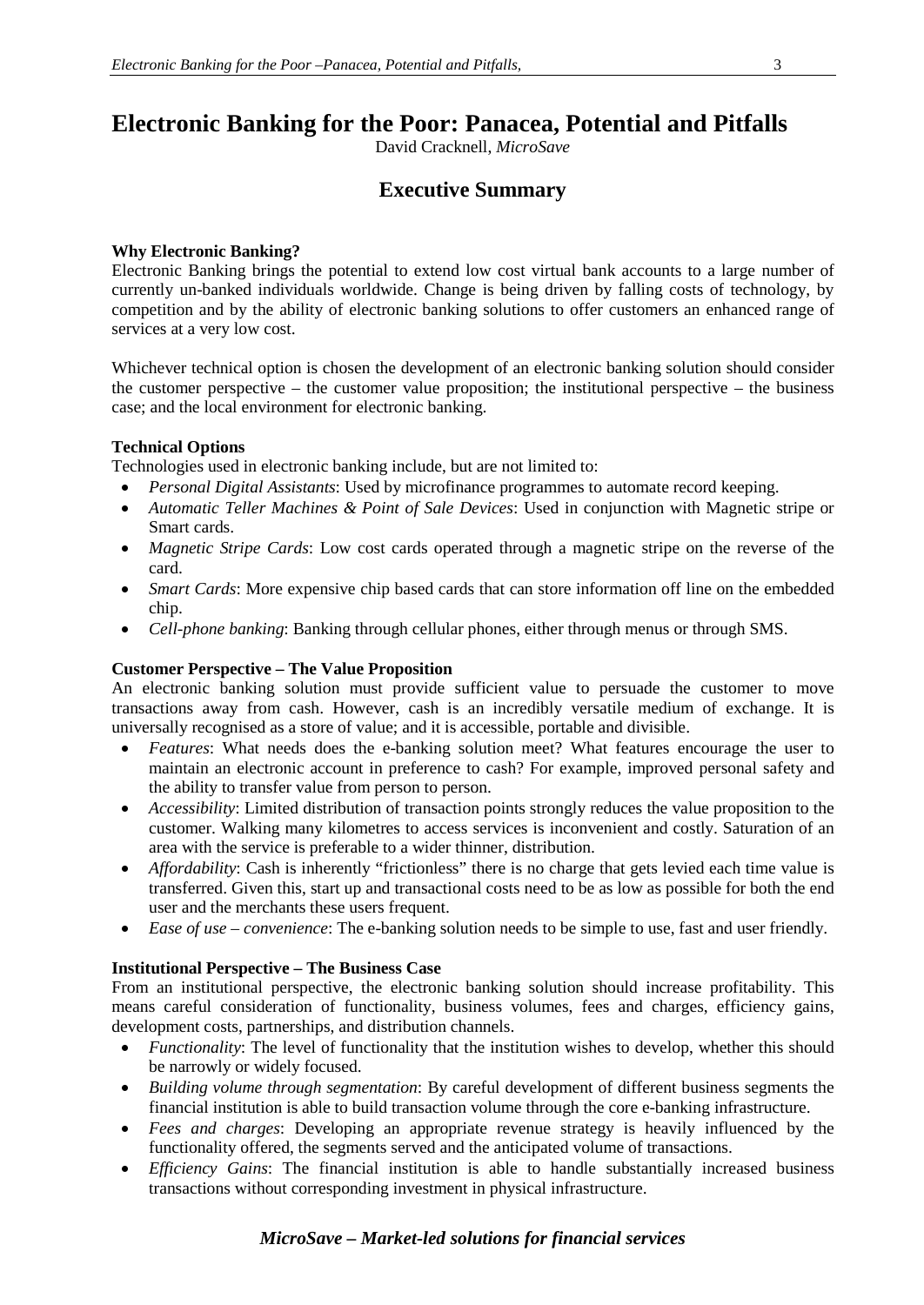- *Controlling development costs*: Costs must be controlled during the development phase to ensure positive returns on investment.
- *Partnerships*: Multiple business partnerships are essential in building a multi-functional e-banking solution and in supporting the distribution network.
- *Distribution network*: The distribution network must meet customer requirements for accessibility, ease of access and widespread functionality, whilst meeting institutional cost requirements.
- *Developing multiple business cases*: Each partner involved in the solution must benefit, whether through reducing costs, increasing efficiency, increasing turnover, or through direct income.

# **The Environment for Electronic Banking**

Many e-banking projects are developing in South Africa. This is not the result of chance, but rather that the South African environment is more favourable for electronic banking. There are well-developed banking and retail sectors, a supportive central bank, good communications and a generally positive policy environment. The environment for electronic banking is influenced by the:

- *Evolution of the financial and retail sectors*: The nature of the financial and retail market in which the solution is being launched is a key determinant of product features, interoperability, potential volume drivers and basic financial literacy.
- *Level of financial literacy*: The level of financial literacy influences communication of the product, the nature of the distribution channel and the nature of transactions made.
- *Regulatory and policy environment*: The regulatory and policy environment should be supportive of electronic banking. This includes appropriate banking regulations and communications, security, and information policies.

# **Testing an Electronic Banking Solution**

The development of an electronic banking solution is far from easy it will have considerable impacts upon the financial institution. Risks during development and design must be carefully managed.

- *Institutional capacity*: The financial institution will require new technical competencies in order to run the e-banking solution. New functions like risk management, call centres and relationship managers may be necessary. Existing functions such as treasury management, internal audit and marketing may need to be strengthened.
- *Managing development risk*: The development phase caries considerable risk that the solution will not be developed as anticipated or will run over cost.
- *Pilot testing*: Whilst pilot testing may demonstrate the product to the competition, it represents the final opportunity to make changes to the design and/or implementation of the product.
- *Research*: The pilot test phase provides an opportunity to research client acceptance of the product, to refine marketing and communications to test the suitability of the distribution infrastructure and to test assumptions in the business case.

## **Options for Microfinance Programmes**

Developing an electronic banking solution will be beyond the capacity of most microfinance programmes. However, with a good back office system, the MFI can consider a number of options. These include:

- *Personal Digital Assistants*: Using PDAs to improve loan processing and data collection (e.g. SafeSave in Bangladesh)
- *Credit scoring for micro-loans*: Using scorecards to improve credit appraisal for new and existing customers.
- *Microfinance programmes as issuers of their own cards through a wider initiative*: In this case, microfinance programmes do not need to develop their own back office systems. (e.g. Opportunity Bank operating with Malswitch in Malawi)
- *Microfinance programmes operating low-end closed loop ATM systems*: A relatively low cost ATM system can be built (e.g. Prodem in Bolivia).
- *Groups of Microfinance programmes implementing a focused programme*: In this case development costs are shared (e.g. Ferlo-MEPS in Senegal).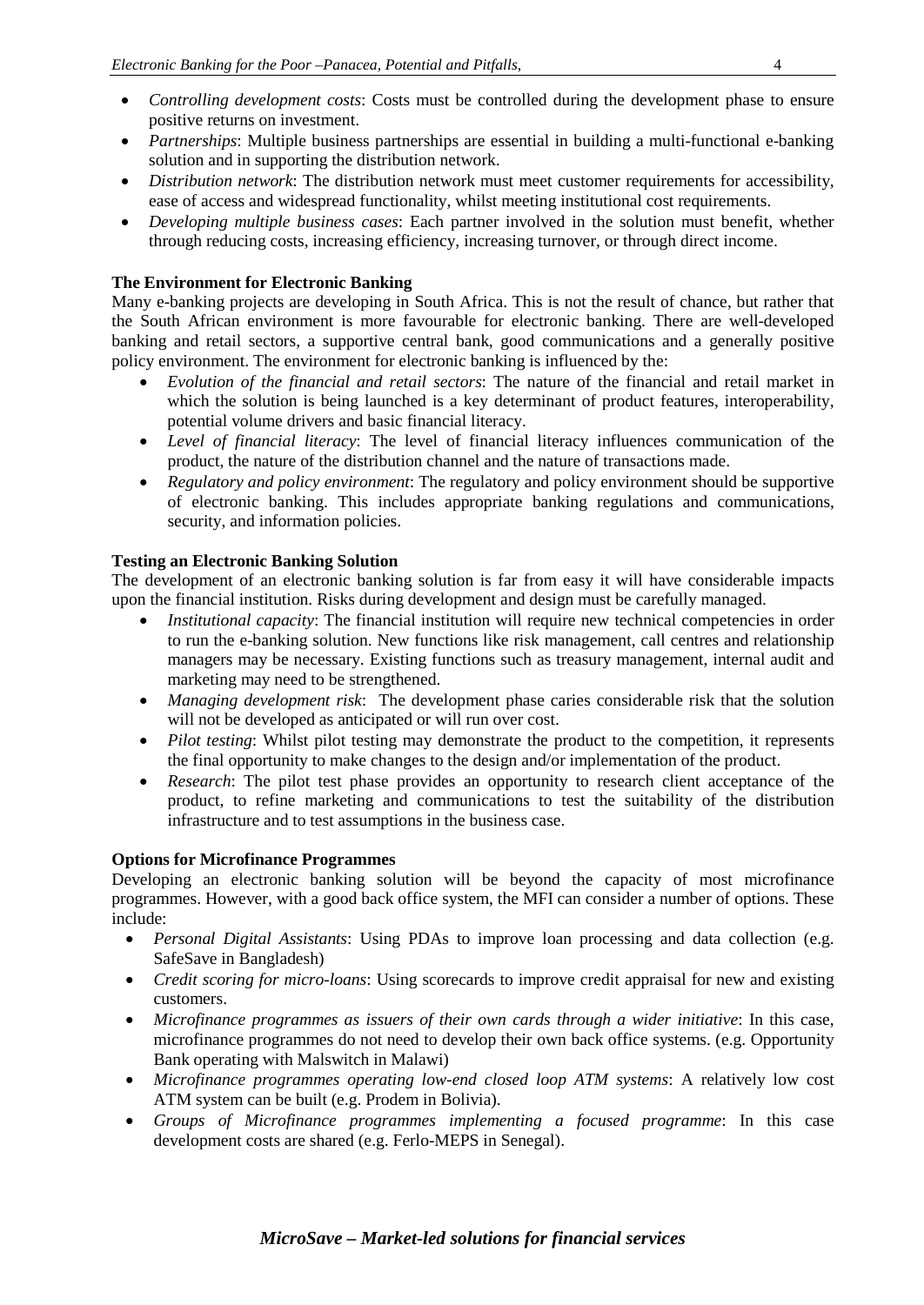#### **The Case for Donor Involvement**

Donor subsidies need to be carefully applied. The Virtual Conference on Electronic Banking for the Poor (Feb 2004) derived the following general principles.

*Principle 1*: Donor subsidies should focus on building shared infrastructure and consider scalability.

*Principle 2:* The recipient institution should cover the recurrent costs of the e-banking initiative.

*Principle 3:* A careful cost-benefit analysis should be conducted before an e-banking initiative is launched.

*Principle 4*: There is a considerable amount that can and should be learned from the successes and failures of existing and previous initiatives. Donors should document this experience.

*Principle 5*: There is a potential role for donors to help governments understand and develop appropriate policy environments in which electronic banking initiatives would flourish.

*Principle 6:* Donors can invest in promoting e-literacy.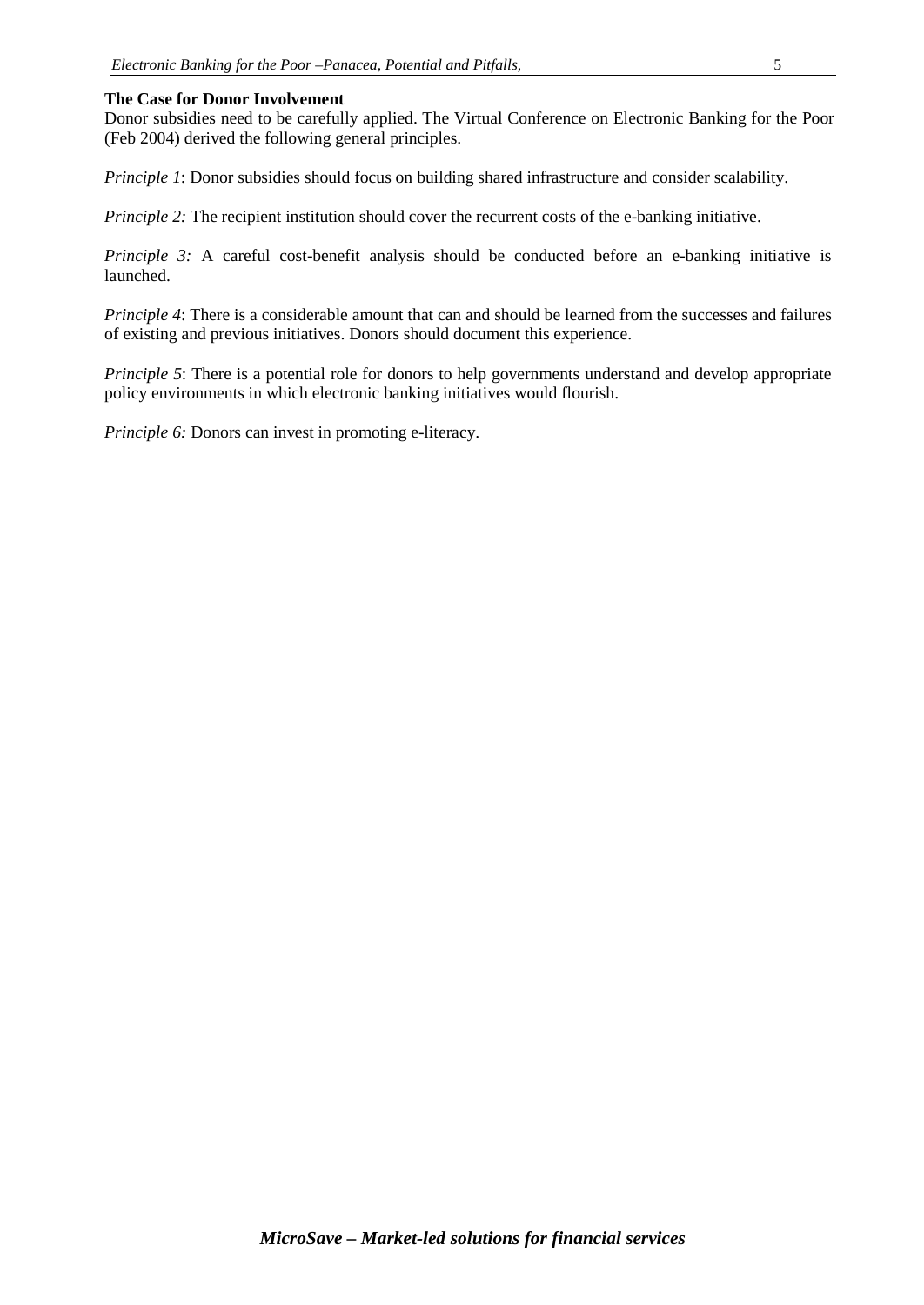# **Introduction**

#### **Why Electronic Banking?**

Electronic Banking brings the potential to extend low cost virtual bank accounts to a large number of currently un-banked individuals worldwide. Change is being driven by falling costs of technology, by competition and by the ability of electronic banking solutions to offer customers an enhanced range of services at a very low cost.

#### **E-Banking Technology**

Technology and communications enable electronic banking. Options include personal digital assistants, ATM machines, magnetic stripe cards, smart cards and cell phone banking. This paper briefly considers the options available, but does not attempt a detailed comparison of the different technical options.

#### **Customer Perspective: The Value Proposition**

For electronic banking products to succeed they must consider how their product meets the expressed needs of their customers. To meet the needs of the poor the value proposition must consider product features, accessibility, affordability and ease of use.

#### **The Institutional Perspective: The Business Case**

For the financial institution the business case for e-banking needs to be strong. Simply put there must be a profit. Profits are attained from developing an e-banking solution that can host products targeted at different segments and thereby build sufficient transaction volume to generate sufficient fee income to cover costs. To ensure transaction volumes a distribution system must be carefully designed and implemented. Multiple profitable partnerships will be required to ensure accessible, easy to use products.

#### **Environmental Factors**

An appropriate environment makes developing an electronic banking solution much easier. The environment includes the degree of evolution of the financial and retail sectors, the extent of financial literacy and the policy and regulatory environment.

#### **Developing an E-Banking Solution: Research and Pilot Testing**

Once the solution has been designed from the customer perspective and delivered in a given environment it needs to be tested both technically and for viability. During this phase research is undertaken on how to best deliver and support the product. A structured approach to pilot testing ensures that development risks are managed appropriately and that appropriate products are delivered to the market at a minimum cost.

#### **Electronic Banking and Microfinance**

This paper is targeted mainly to institutions that have the resources and capacity to invest in large-scale electronic banking solutions for the poor. Although developing an extensive e-banking solution is beyond the range of most microfinance programmes, a range of options is presented where microfinance programmes can become involved.

#### **A Role for Donors**

Donors can play a role in developing an appropriate infrastructure for electronic banking. The paper explores principles to guide donor involvement in this sector.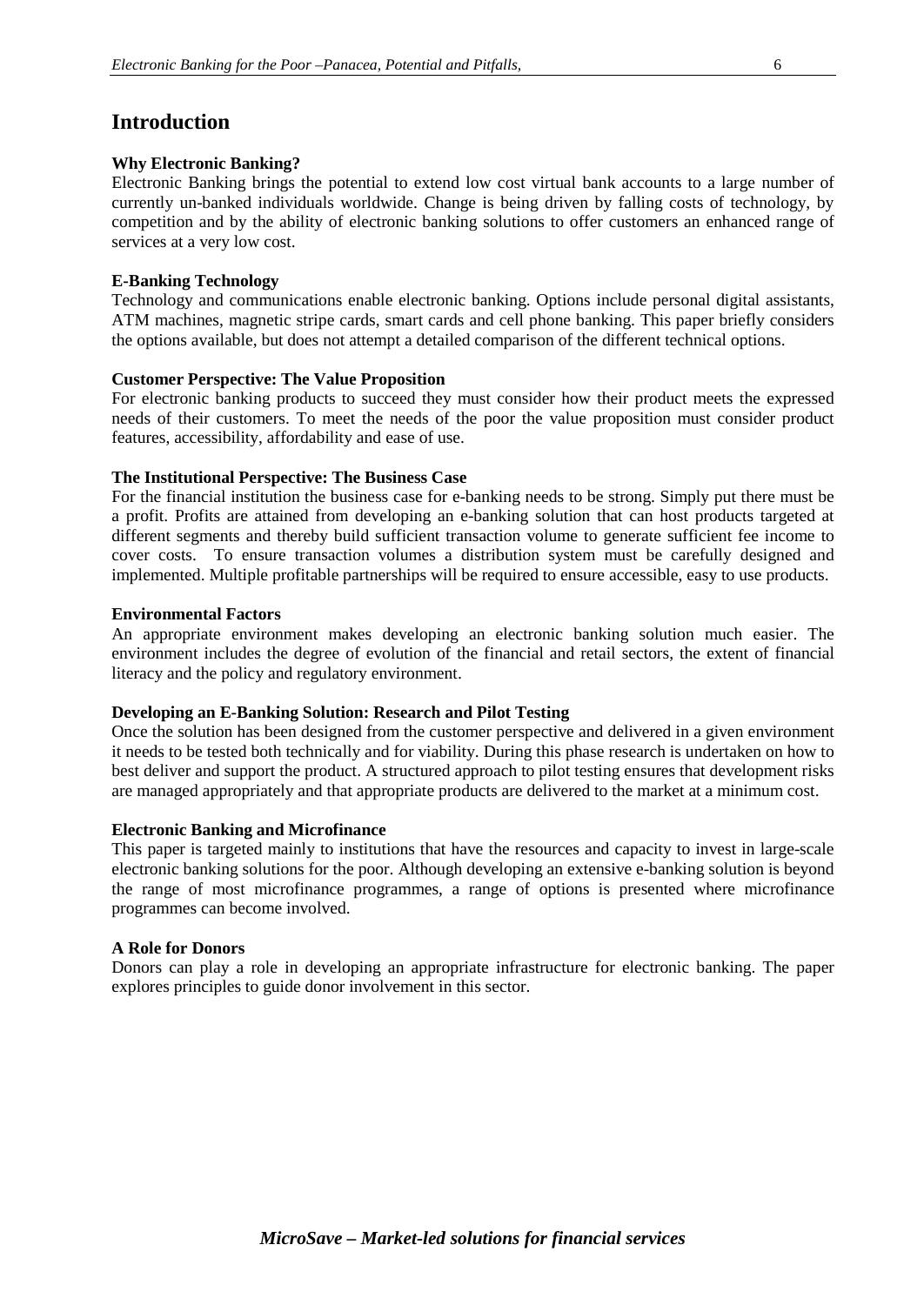# **Electronic Banking Technology**

There are a number of options facing institutions thinking about investing in electronic banking for the mass market, these include: <sup>[1](#page-6-0)</sup>

- a) Personal Digital Assistants to automate loan officer operations
- b) ATM machines & POS
- c) Magnetic Stripe Cards … often referred to as "magstripe"
- d) Smart Cards
- e) Cell-phone banking

Frequently debit card and smart card options are integrated with Automated Teller Machines (ATMs) and Point Of Sale (POS) devices.

*Personal Digital Assistants*: An increasing number of microfinance programmes are introducing personal digital assistants (PDAs). PDAs are small handheld computers that can run specialized programmes to manage MFI and client records. More information on PDA's is available in Charles Waterfield's article in the CGAP innovation series.

*Automated Teller Machines*: ATMs are associated with magstripe or smart cards. Experimentation with graphical user interfaces and talking ATMs, such as at PRODEM, combined with falling ATM prices<sup>[2](#page-6-1)</sup> are bringing ATM technology to larger microfinance programmes that can accept client deposits. ATMs can be fully functional teller machines that accept deposits, dispense cash and can be programmed with other functions. Or they can be cash dispensers only.

ATMs are expensive to own and operate but offer the financial institution a much cheaper way of processing withdrawals than through over the counter operations. ATMs are typically online, therefore, require reliable and affordable communications and power.

"*Magstripe Cards*": Debit cards, often based around magnetic stripe technology, allow customers online access to their accounts through a network of POS devices and ATMs. The principle advantages quoted by proponents of Magstripe cards are low price and the requirement that transactions are performed online. The requirement for online transactions means that geographic outreach is determined, in part, by the availability of reliable and affordable communications and power.

"*Smart Cards*": Smart cards have a machine-readable chip embedded in the card. This chip is able to store detailed transaction records offline and perform transactions without a link to the customers' account. In order to do this, value is stored on the chip by the customer and is periodically reloaded, over the counter, through ATM machines or through POS devices.

The principle advantages quoted by proponents of the Smart Card are security and offline functionality. Biometric security allows a cardholder's picture and fingerprints to be stored on the card and used to identify the user. More information on biometric security is available in Stephen Whelan's article in the CGAP innovations series. Disadvantages include the cost of the card and risk of loss of value on losing the card. Counterweighted by move to pre-authorised debit where cards are loaded 'on-line' but transact 'off-line' which allows reconciliation of approved transactions.

Eurocard, MasterCard and Visa are currently introducing a new standard (called EMV) whereby all Visa, MasterCard and Eurocard branded cards will be issued with a magstripe and a smart chip. Whilst this offers security advantages, it could significantly increase the cost of any mass market solution which relies upon the Visa or MasterCard distribution network.

<span id="page-6-0"></span> $1$  The paper does not attempt to provide a detailed technical overview of the options available, nor to get involved in a detailed argument over which option is most suited to which circumstance.<br><sup>2</sup> ICICI Bank in India is also experimenting with a very low cost ATM machine, which dispenses pre counted

<span id="page-6-1"></span>packets of money.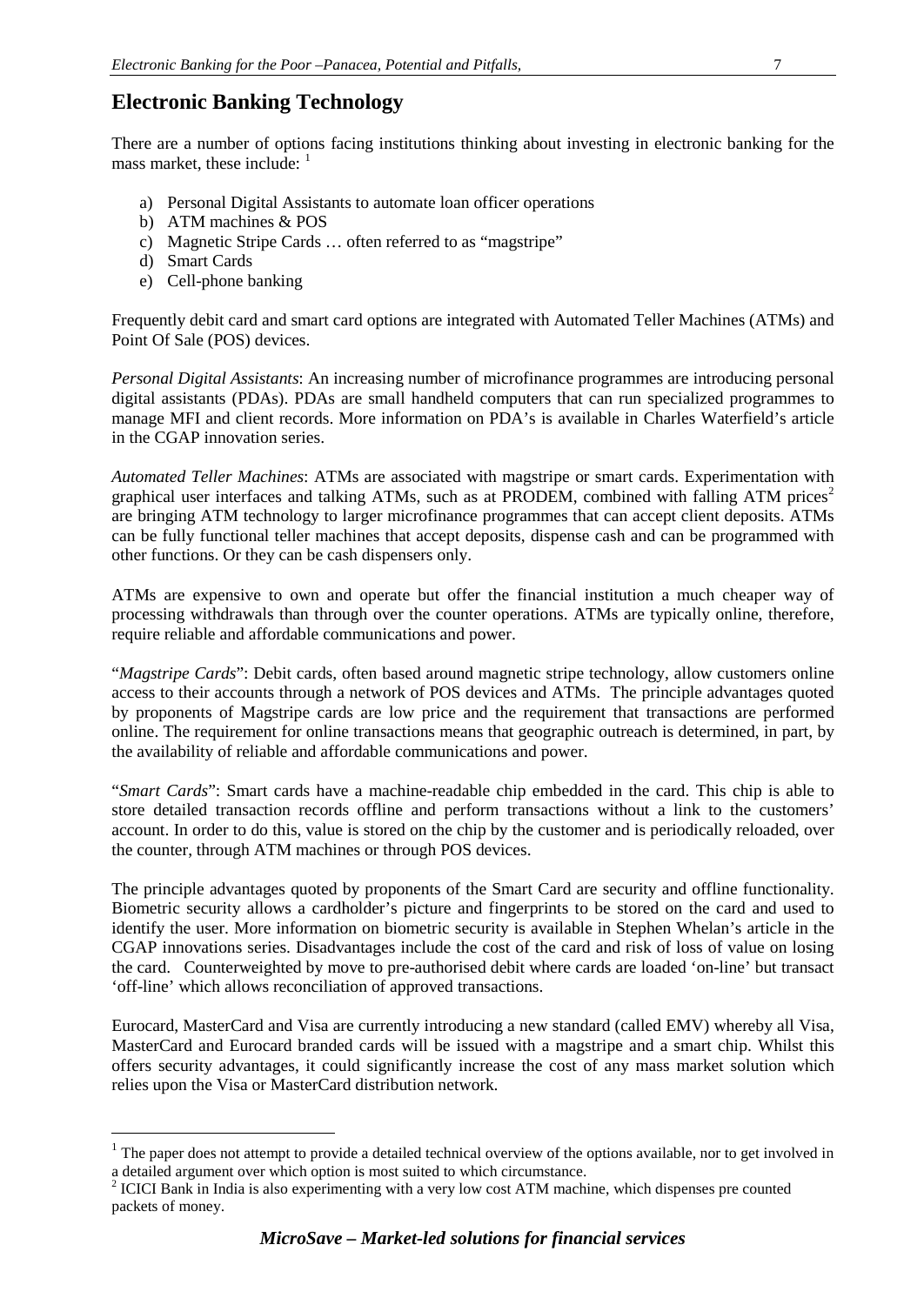*Mobile phone banking*: The phenomenal expansion of mobile phone networks in Africa and other parts of the world provides an opportunity to operate virtual bank accounts through mobile phones, either through menu driven systems or through SMS technology which is already being used by millions. This option has the significant advantage that the distribution infrastructure is already in existence – millions of mobile phones.

# **Box 1: Personal Digital Assistants at Safesave Bangladesh**

## **Personal Digital Assistants at Safesave in Bangladesh**

"SafeSave is experimenting with Palm Pilot handhelds for field-level transaction entry. The handhelds are hot-synced to the branch office database (MS Access) by USB connection, which takes no more than a few seconds. The experiment has been running for 12 months.

The handheld in use is the Palm "Zire," which is inexpensive (about \$100) and seemingly durable. The handhelds simply act as a collection sheet in the field, and hot-syncing replaces the need to type transactions into the MIS manually.

The direct expense for a two-year experiment, involving two branches and ~3,000 clients, will come to \$15,000. Paper and manual data entry are comparatively cheaper, but the handhelds provide for better internal control and a more professional image. The system is so far proving popular with both staff and clients.

Fieldworkers with a primary level education are proving quite capable of operating the handhelds in the field.

Slow technology uptake may in part be due to the lack of impact on direct operating expenses (paper and data entry are cheap in our operating context). For SafeSave, using Palm Pilots looks expensive until we take indirect expenses and indirect benefits into account. These variables are hard to quantify, and doing so requires a strong understanding of activity costs, internal control needs and service issues, along with the ability to articulate these things to MFI management. Without this, it may prove difficult to convince management to incur the heavy startup costs.

For SafeSave having our door-to-door collectors use Palm Pilots for transaction recording provides benefits to both clients and the MFI:

(To SafeSave) **better use of staff time**: eliminating 3-4 hours per day of data processing gives branch managers more time in the field to spot check accounts and promote our services

(Clients) **faster loan processing**: in paper branches can only guarantee loans within 2 working days, because we need a day for data entry. In the Palm Pilot branches we can guarantee loans by the next working day.

(SafeSave) **better adherence to product rules**: the Palm Pilot double checks minimum savings requirements and ensures that loan interests are paid before savings withdrawals and loan repayments occur.

(Both) **better account accuracy**: the Palm Pilot requires the correct passbook balances before allowing transactions, so passbooks that don't reconcile with the database get fixed quickly.

Cost savings is not really the big driver - direct expense per transaction is likely to be at least as much as paper and manual data entry. But internal control and service gains will likely make Palm Pilots worthwhile"

Mark Staele writing during the Virtual Conference on Electronic Banking for the Poor

Source: Virtual Conference on Electronic Banking for the Poor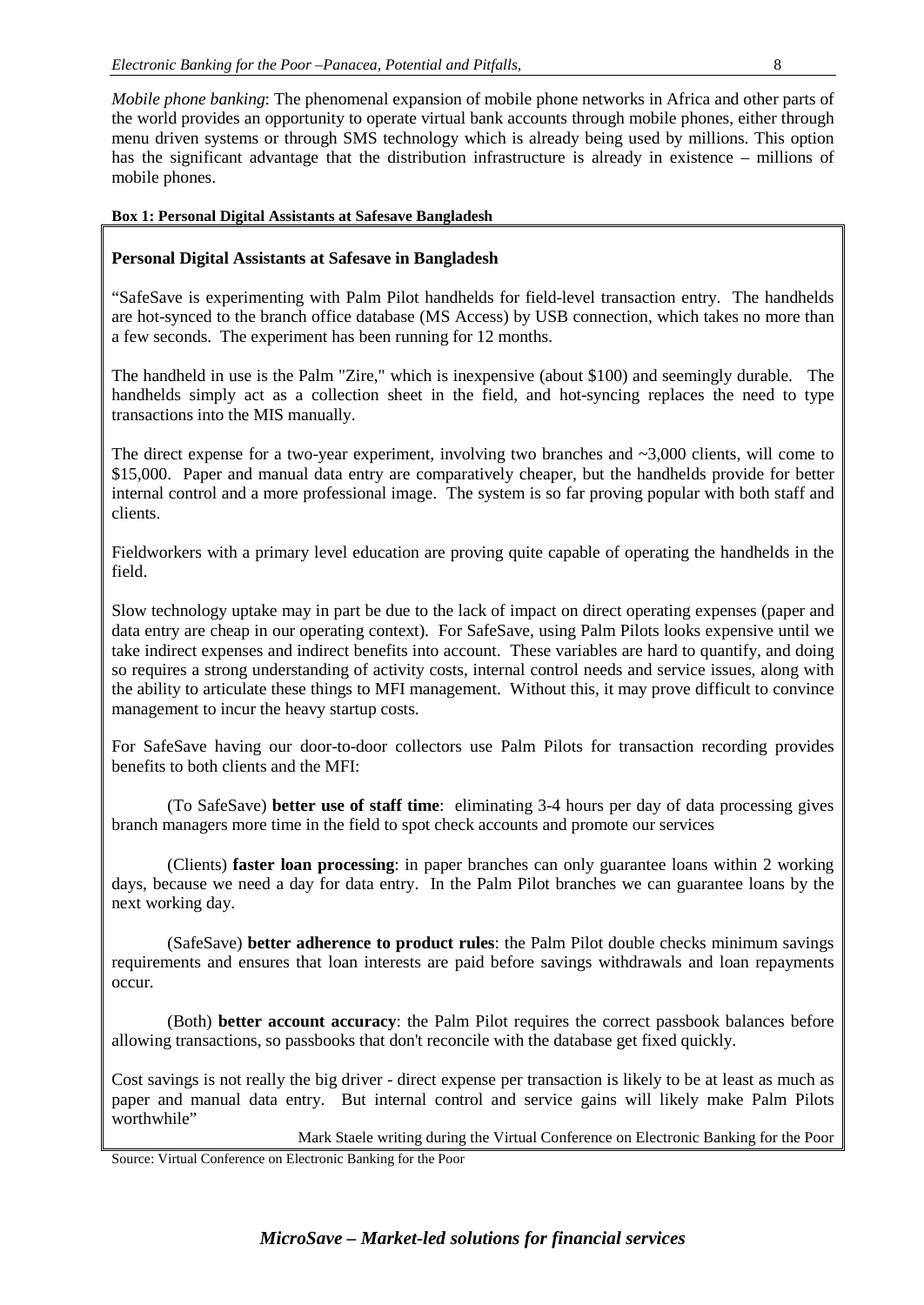# **The Customer Perspective - The Value Proposition**

An electronic banking solution must provide sufficient value to persuade the customer to move away from cash<sup>[3](#page-8-0)</sup>. However, cash is an incredibly versatile medium of exchange. It is universally recognised as a store of value; and it is accessible, portable and divisible. It has taken millennia to evolve into its current paper form, from crude coins whose value was determined by silver or gold content to complex notes with multiple devices to combat forgery.

So what are the important drivers of the value proposition to the customer<sup>[4](#page-8-1)</sup>?

- *Features*: What needs does the e-banking solution meet? What features encourage the user to maintain an electronic account in preference to cash? For example, improved personal safety from reducing cash carried.
- *Accessibility*: Limited distribution of transaction points strongly reduces the value proposition to the customer. Walking many kilometres to be able to access the service is inconvenient and costly. Saturation of an area with the service is preferable to a wider thinner, distribution.
- *Affordability*: Start up and transactional costs need to be as low as possible for both the end user and the merchants these users frequent. Cash is inherently "frictionless" there is no charge that gets levied each time value is transferred.
- *Ease of use – convenience*: Simple to use fast and user friendly. Wealthier individuals are prepared to accept a fee for convenience. Low value users will accept greater inconvenience to save money or to facilitate low value transactions.

# **Features**

Many early electronic banking initiatives were designed to reduce the cost of transactions for the financial institution as much as to deliver value to the customer. However, an electronic banking solution can be designed as a low cost bank account on a card or telephone, facilitating cash withdrawals and cash back transactions, deposits, payments and transfers. Added value services can be provided such as loyalty programmes, person-to-person transfers, airtime top up and government payments. Common features offered by electronic banking products are detailed in Table 1.

| <b>Accessibility</b>               |                                                                               |
|------------------------------------|-------------------------------------------------------------------------------|
| <b>ATM</b>                         | Withdrawals and deposits, account transfers, money transfers, purchase of     |
|                                    | airtime and bill payments.                                                    |
| Merchant network                   | Ability to use solution to make purchases at merchants                        |
| Visa / Maestro issuing             | Cards branded Visa or Maestro (or MasterCard) enabling the cards to be        |
|                                    | used throughout the Visa or MasterCard infrastructure.                        |
| Cash back                          | The ability to withdraw cash from the card through a merchant network         |
| Person to person transfer          | The ability to transfer funds onto the card                                   |
| <b>Third Party Deposits</b>        | The ability to deposit money into the card through third parties e.g. Post    |
|                                    | <b>Offices</b>                                                                |
| <b>Ease of Use / User Training</b> |                                                                               |
| Uniformity of service              | Services are provided in a standardised manner regardless of point of service |
| Assistance at service points       | Assistance can be provided by the merchant or through assisted service        |
|                                    | points                                                                        |

<span id="page-8-1"></span><span id="page-8-0"></span> $3 \text{ In this paper cash is taken to mean notes and coins, rather than near cash substitutes like cheapest etc.}\n\n<sup>4</sup> Adapted from a contribution to the Virtual Conference on Electronic Banks for the Poor by Ron Webb, Paynet$ Kenya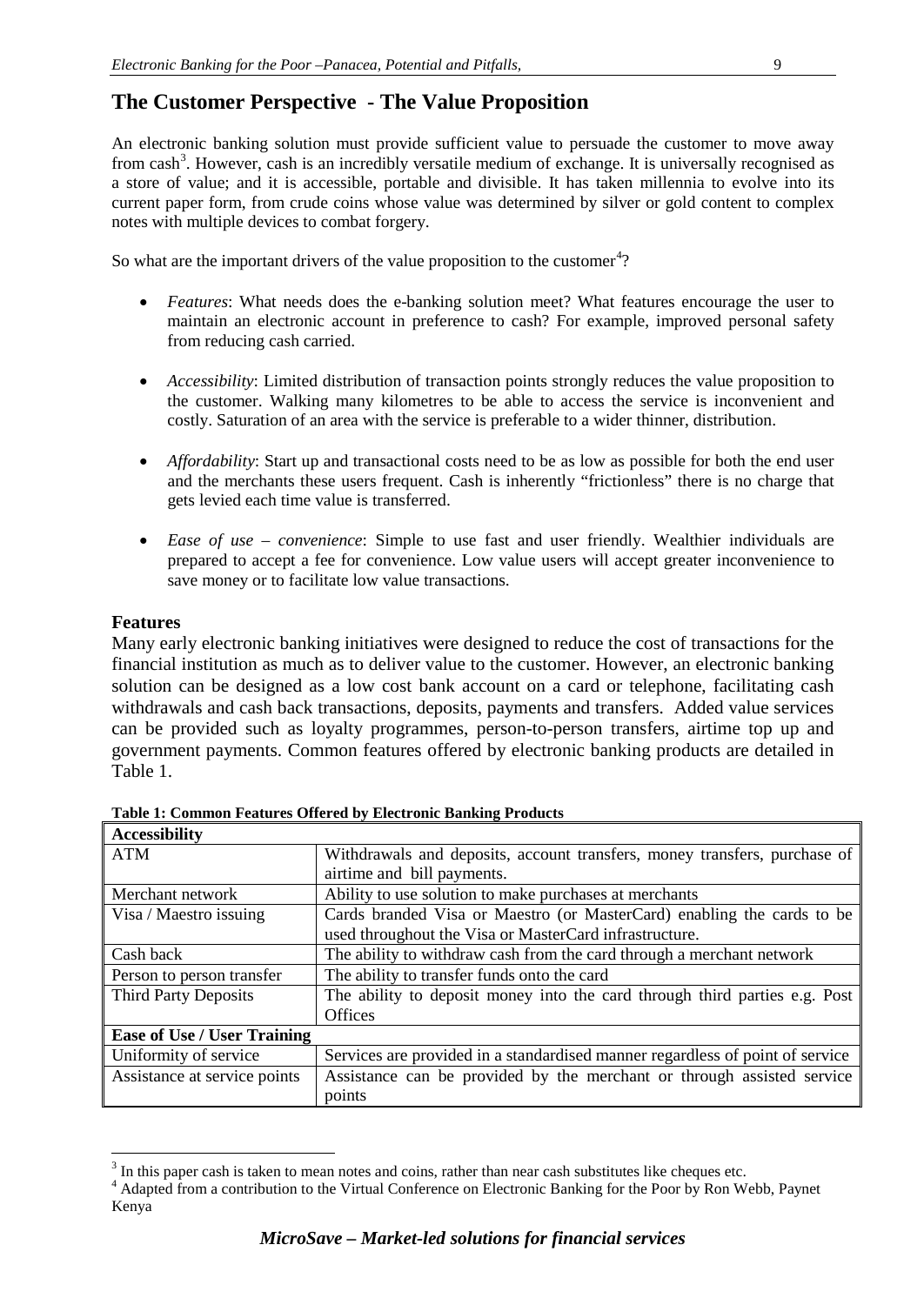| <b>Transparency</b>         |                                                                             |  |  |
|-----------------------------|-----------------------------------------------------------------------------|--|--|
| <b>Statement Printing</b>   | A statement showing recent history on the electronic account is printed on  |  |  |
|                             | request                                                                     |  |  |
| <b>Balance Enquiry</b>      | A balance enquiry either prints the account balance or shows it on a screen |  |  |
| <b>Transaction Receipt</b>  | A receipt is printed by the ATM or POS device following the completion of   |  |  |
|                             | the transaction                                                             |  |  |
| <b>Security</b>             |                                                                             |  |  |
| PIN based verification      | Verification of the user through use of a secret numerical code called a    |  |  |
|                             | Personal Identification Number.                                             |  |  |
| <b>Biometrics</b>           | Using finger print or iris scans to verify the identity of the user         |  |  |
| Photograph                  | A photograph of the user is often printed on the face of the card           |  |  |
| <b>Value Added Services</b> |                                                                             |  |  |
| Air time top-up             | The ability to transfer value from the card to a mobile phone               |  |  |
| Money transfer              | Transferring money typically from one card holder to another                |  |  |
| <b>Bill payments</b>        | Paying bills electronically usually for utility payments                    |  |  |
| Web enabled                 | Internet access to the e-bank account                                       |  |  |
| Call centre                 | A call centre provides a mechanism to initiate transactions such as direct  |  |  |
|                             | debits and enables lost cards and problems to be reported and resolved.     |  |  |
| Electronic Funds Transfer   | Electronic funds transfer allows electronic payments into an e-banking      |  |  |
| (EFT)                       | account                                                                     |  |  |

# **Accessibility**

Stuart Rutherford (2002) has shown the poor to be sophisticated users of financial services. Although there may be an age bias in the acceptability of e-banking solutions (Balachandher, undated), practical experience has demonstrated that there the bias towards paper based record keeping, in developing markets, is far lower than might be expected.

- Central Africa Building Society (CABS) in Zimbabwe was moving off passbooks to a mag-card solution and experienced initial resistance from customers. Its banking halls were filled with long queues of customers waiting to transact on a passbook. CABS introduced new teller counters that only serviced mag-card users. These counters had short, quick queues. The customer base voted with its feet and the building society eliminated passbooks within 9 months. This for circa 400,000 customers. A year later customers did not even see it as an issue. (Ron Webb, Virtual Conference Participant).
- Research by Teba Bank, in the rural and small town market in South Africa shows a reversal in demand patterns. While a few years ago the demand for book-based accounts was very high and demand for card-based accounts relatively small, the opposite is now true. This is encouraging as the rejection of card-based accounts in favour of books was thought to be a major obstacle to banking this market electronically. (Chantal Storbeck, Virtual Conference Participant)
- *MicroSave* studied the competitive environment in Uganda and found that 70% of survey respondents who did not possess a plastic card wanted one. The most common reason given was the ability to transport cash safely and to increase access to cash. (Wright and Rippey, 2003)

E-banking has the potential to provide accessible, convenient financial services because it no longer requires a bricks and mortar infrastructure, operated by the permanent staff of a financial institution. Ebanking uses an electronic infrastructure and in many cases relies upon third parties to originate transactions. However, partners in an e-banking initiative differ in nature, in location, in accessibility for the poor and in the functionality they are able to provide. These factors are explored in Table 2.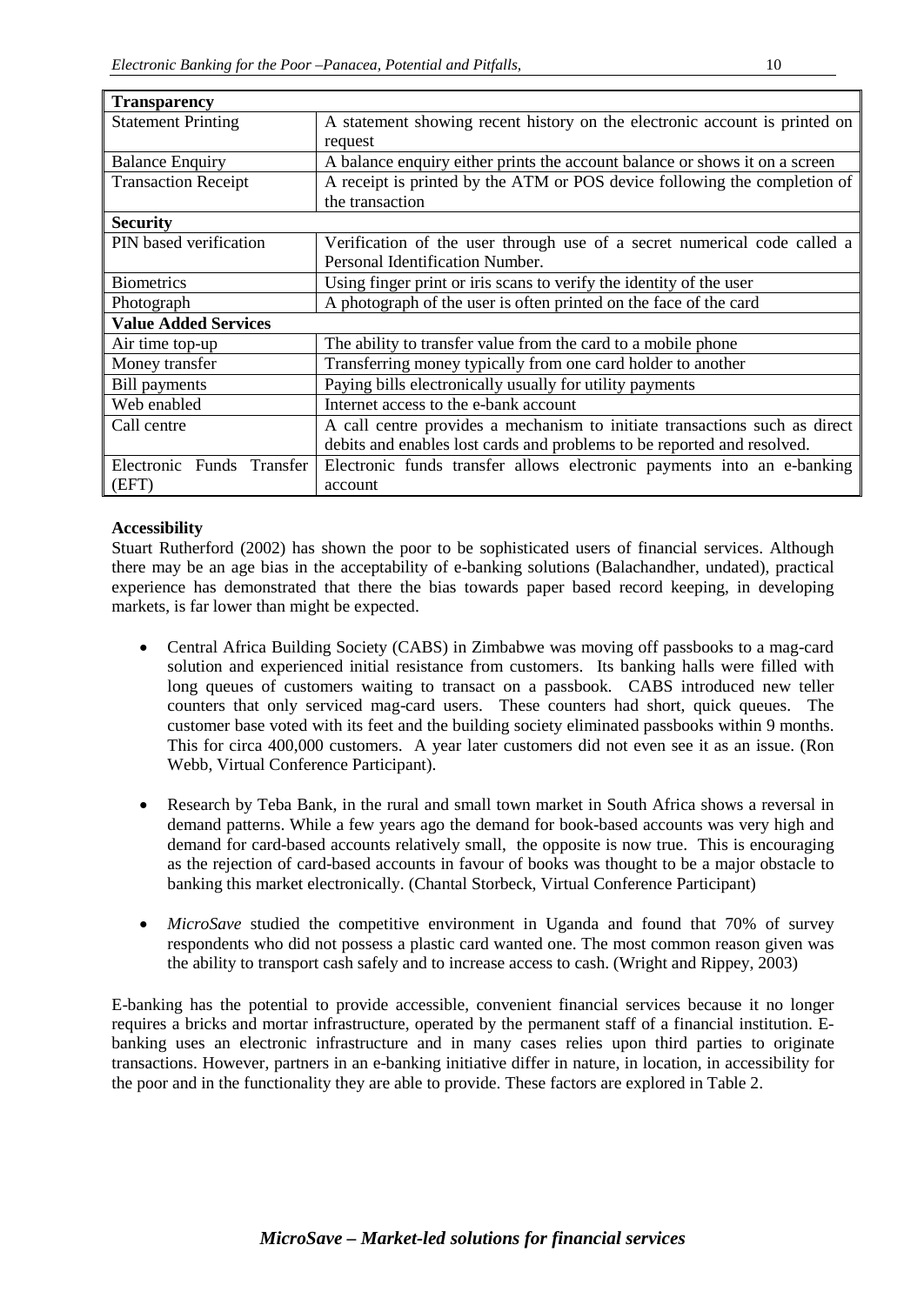| <b>Table 2: Location of Services</b> |                                                   |                      |                                                                        |                                                                                                                                                                                                                                                                                                                           |
|--------------------------------------|---------------------------------------------------|----------------------|------------------------------------------------------------------------|---------------------------------------------------------------------------------------------------------------------------------------------------------------------------------------------------------------------------------------------------------------------------------------------------------------------------|
| <b>E-Banking</b>                     | Location                                          | <b>Accessibility</b> | Probable                                                               | <b>Some Potential issues</b>                                                                                                                                                                                                                                                                                              |
| <b>Partners</b>                      |                                                   | for poor             | <b>Functionality</b>                                                   |                                                                                                                                                                                                                                                                                                                           |
| Post Offices:                        | Rural and<br>Urban                                | High                 | Pay in,<br>Withdraw,<br>Payments <sup>5</sup><br>Transfers.            | In many countries Post Offices have been<br>traditionally favoured by poorer people but have<br>lost custom due to poor customer service, poor<br>products and manual procedures. E-banking enables<br>Post Offices to standardise the provision of<br>services, whilst significantly reducing back office<br>processing. |
| Banks:                               | Largely<br>urban                                  | Low-<br>Medium       | Deposits,<br>Withdrawals,<br><b>Transfers</b>                          | Historically many banks offered low accessibility to<br>services for poorer people. E-banking allows<br>greater accessibility through ATM networks.                                                                                                                                                                       |
| E-bank<br>ATM<br>kiosks:             | Mainly urban                                      | Medium               | Pay in,<br>Withdraw<br>Transfers<br>Payments<br>Airtime top up         | Staffed ATM kiosks allow wider provision of<br>services and enable users to receive advice from<br>customer service staff.                                                                                                                                                                                                |
| <b>Petrol Stations:</b>              | Major<br>highways                                 | Medium               | Payments                                                               | Although petrol stations have a network across a<br>country, they are situated on major highways. Cash<br>handling facilities (such as drop boxes), may make<br>it difficult for some petrol stations to provide cash<br>back facilities.                                                                                 |
| Merchants:                           | Urban and<br>semi rural                           | Medium-<br>High      | Payments<br>Sometimes<br>Pay-in or cash-<br>back<br><b>Transfers</b>   | Understanding the actual cash flow patterns of the<br>target market is necessary in designing the<br>merchant network. The business case for merchants<br>needs to be carefully constructed to ensure<br>transaction volume during the launch and rollout of<br>the e-banking solution.                                   |
| Internet kiosks:                     | Urban and<br>semi rural                           | Medium               | Payments,<br>transfers and<br>sometimes<br>deposits and<br>withdrawals | Internet kiosks can be used to make payments and<br>transfers and in some countries where banking<br>regulations - take cash deposits and withdrawals.                                                                                                                                                                    |
| MFI / SACCO /<br><b>VB</b>           | Urban or<br>semi rural                            | Medium               | Payments,<br>Pay-in,<br>Withdraw<br>Transfers                          | MFIs / SACCOs and VB have greater rural<br>outreach than banks, but still do not serve every<br>rural area.                                                                                                                                                                                                               |
| Person<br>to<br>Person:              | Phone / POS<br>depending on<br>strategy           | High                 | Transfers                                                              | The ability to transfer cash between account holders<br>is likely to transform domestic money transfer<br>arrangements, particularly within families.                                                                                                                                                                     |
| Bus or rail:                         | Transport<br>routes                               | High                 | Transactions                                                           | Ideal for smart card based transactions where value<br>is maintained on the chip.                                                                                                                                                                                                                                         |
| Call Centre:                         | Anywhere<br>from a<br>telephone                   | High                 | Queries, setting<br>up regular<br>transactions                         | Likely to have limited functionality and therefore,<br>part of a wider solution.                                                                                                                                                                                                                                          |
| Cell-phone<br>banking:               | Anywhere<br>where there<br>is a network<br>signal | Medium<br>High       | Payments and<br>transfers                                              | Requires minimal additional infrastructure, works<br>wherever there is a network signal. Accessibility<br>could be limited by literacy required to operate a<br>menu driven service and need to withdraw cash.                                                                                                            |

# **Affordability**

Customers on low incomes should find the transactions affordable. Charges need to be designed around a greater volume of low value transactions, probably charging customers a fee per transaction rather than a percentage per transaction, as is the case with Visa and MasterCard. For certain value added transactions

<span id="page-10-0"></span> <sup>5</sup> Transfers can include person-to-person transfers. Payments can include payments for goods and services, utility payments, repayments of loan instalments.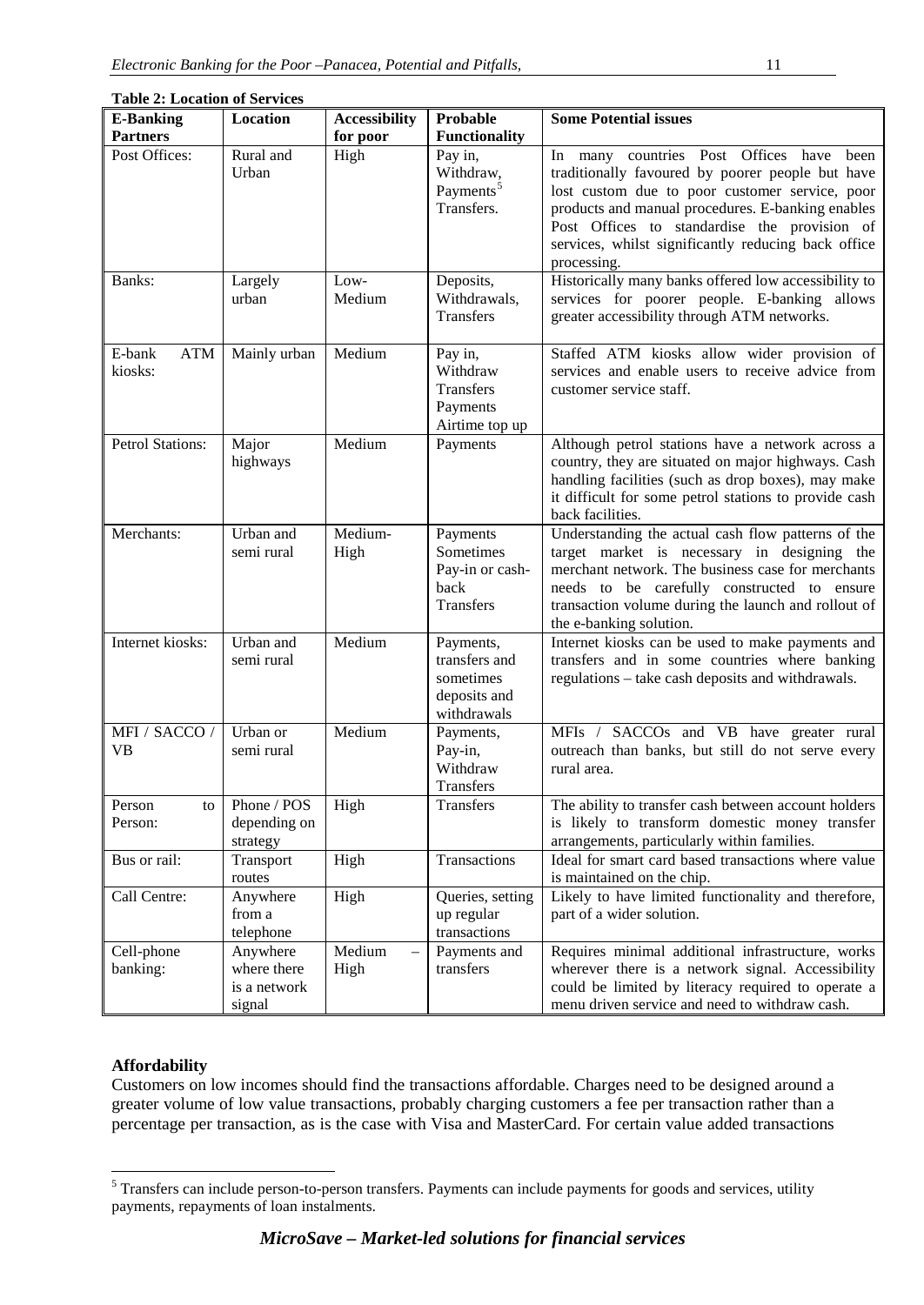like person-to-person money transfers where alternatives are much more expensive (see for example Sander 2003) it should be possible to charge a premium.

# **Ease of Use**

Systems should be simple to use, fast and user friendly. Service should be standardised so that wherever the solution is used the customer is familiar with the procedure followed. Customers should have ready sources of advice, whether this is through call centres, through publicity or through physical presence (see Box 2)

# **Mini Case Study: Standard Bank's E-Plan[6](#page-11-0)**

Standard Bank launched the E-Plan account in 1994 under its own brand. The E-Plan was designed to be an easy to operate electronic bank account, largely focused around cash withdrawals. It offered a competitive interest rate and other benefits – like death benefits. It operated through two purses that allowed both transactions and savings in one account.

E-Plan was designed to operate through ATM machines that had simplified menus. ATM machines were housed in kiosks that were staffed by personnel chosen for their communication skills. These staff assisted customers as necessary and provided authorisation for transfers between savings and transactional accounts.

The E-Plan account proved very successful and by 1996 had reached half a million customers served through only 12 dedicated outlets, though the account could operate through any ATM nationwide. On the basis of this experience Standard Bank made the decision to bring the E-Plan account in house. This had the advantage that E-Plan account holders could access to a broader range of products and services. It had the disadvantage that the simplified menu's had to be dropped.

Rapid growth in the E-Plan account continues. Currently the E-Plan account reaches more than 3 million South Africans. Standard Bank is now rolling out a similar E-Plan product in Kenya, starting with staffed ATMs in Uchumi supermarkets.

**Box 2: Mini Case Study: Standard Bank's E-Plan** 

# **The Institutional Perspective – The Business Case**

From an institutional perspective, the electronic banking solution should increase profitability. This means careful consideration of functionality, business volumes, fees and charges, efficiency, development costs, partnerships, and distribution channels.

- *Functionality*: The level of functionality that the institution wishes to develop, whether this should be narrowly or widely focused.
- *Building volume through segmentation*: By careful development of different business segments the financial institution is able to build transaction volume through the
- *Fees and charges*: Developing an appropriate revenue strategy is heavily influenced by the functionality offered, the segments served and the anticipated volume of transactions.
- *Efficiency*: Through handling an increasing volume of transactions electronically the financial institution is able to handle substantially increased business from the same physical infrastructure.

<span id="page-11-0"></span> $6$  For more on the E-Plan account see Paulson (1998) and Porteous (2004)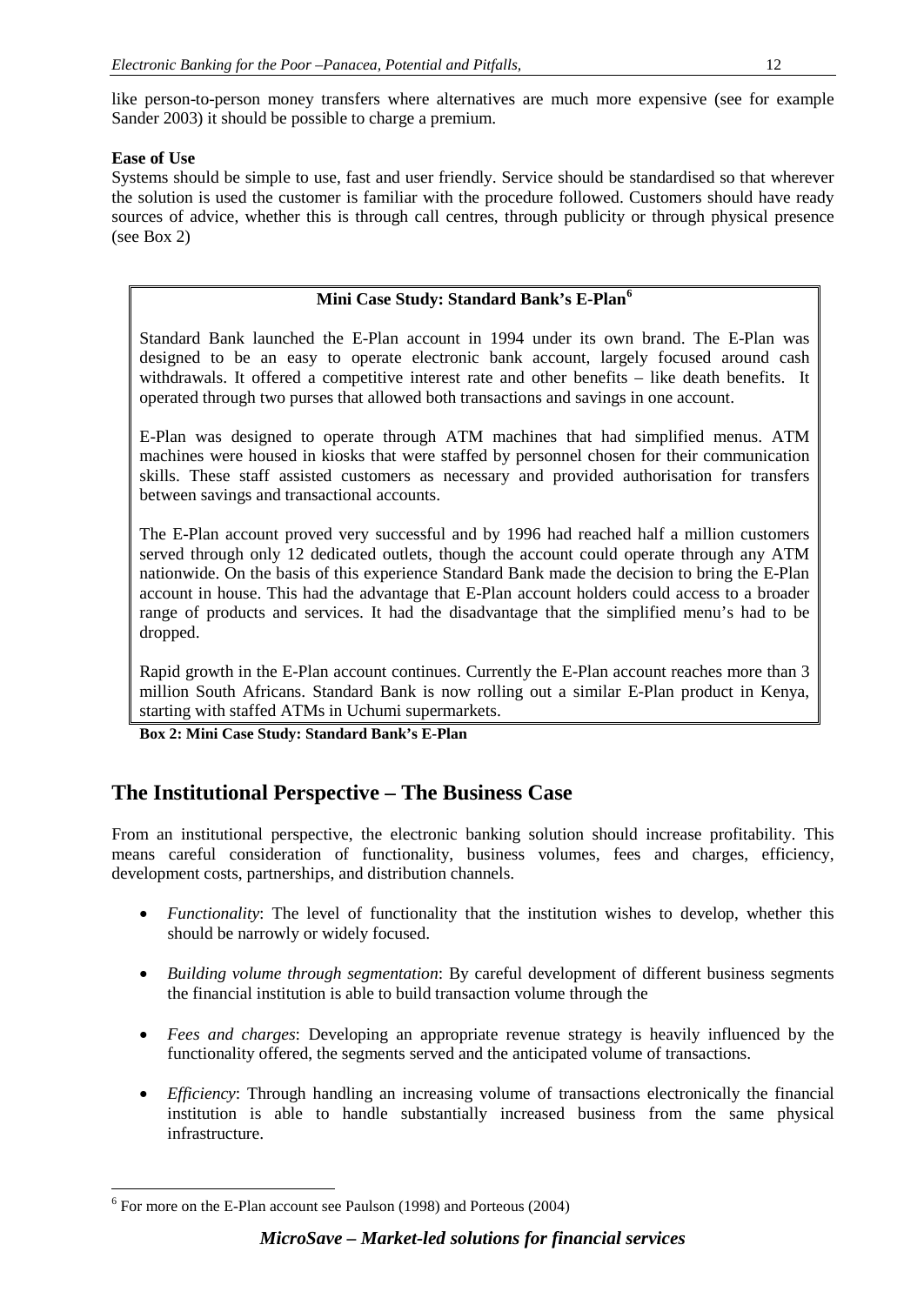- *Controlling development costs*: Costs must be controlled during the development phase to ensure positive returns on investment can be generated.
- *Partnerships*: Multiple business partnerships are essential in building a multi-functional ebanking solution and in supporting the distribution network.
- *Distribution network*: The distribution network must met customer requirements for accessibility, ease of access and widespread functionality.
- *Developing multiple business cases*: Each partner involved in the solution must benefit, whether through reducing costs, increasing efficiency, increasing turnover, or through direct income.

#### **Functionality**

There is a continuing debate over the level of functionality that should be provided by electronic banking solutions. Established commercial banks with a large brick and mortar infrastructure and expensive, legacy based banking systems have made huge proprietary investments in electronic infrastructure, in back office systems, and in ATMs and merchant networks. Newer banks with a lower investment in physical infrastructure benefit more from falling development costs for back office systems and the rapidly reducing cost of communications, of ATMs and of POS devices.

"Existing branch delivery systems, which absorb more than half the operating capital and define the organizational structures of most banks, represent an important incentive to maintain the status quo. As a result despite major investments in technology, banks have avoided the strategic restructuring needed to establish less costly, more customer-friendly distribution channels, leaving non-bank financial service companies to establish leadership in the electronic delivery of financial information."

William M. Randle quoted in Stegman (1999)

This dynamic is setting the scene for some interesting confrontations and debates not least in South Africa.

"Due to government pressure, the big banks are working on a special product called the National Bank Account. One of the key features is that it will be accessed through a card which can be used on any of the ATMs of any of the participating banks, using the same pricing, i.e., no additional switching costs. This is a product that is being carefully designed to ensure that it does not cannibalise the banks' existing low income market products and will therefore have very limited functionality and a low maximum balance. The assumption of the big banks is that one cannot profitably provide a cheap product with high functionality to the low income market."

Jennifer Hoffmann, Managing Director, Teba Bank, South Africa

One debate is then whether to provide a low cost, lower featured product to prevent cannibalisation of services targeted to the high value market, or whether to provide a feature rich product whose profits are driven by lower fees and relatively higher transaction volumes. Table 1 provides a list of common features that can be offered by electronic banking products.

#### **Segmentation**

Segmentation within an e-banking initiative is one key to profitability. Segmentation implies using the ebanking platform to sell differentiated services to different groups of customers. Segmentation allows financial institutions to match customers with optimal products and delivery channels. However, as the profit potential and the cost of serving each segment differ, it may be necessary to serve several highly profitable segments in order to build the infrastructure to support a mass-market solution. Some of the most obvious segments include:

*Own customers*: An existing customer base is the most obvious market segment for electronic banking. Clearly, extending electronic services to existing customers risks cannibalizing existing products and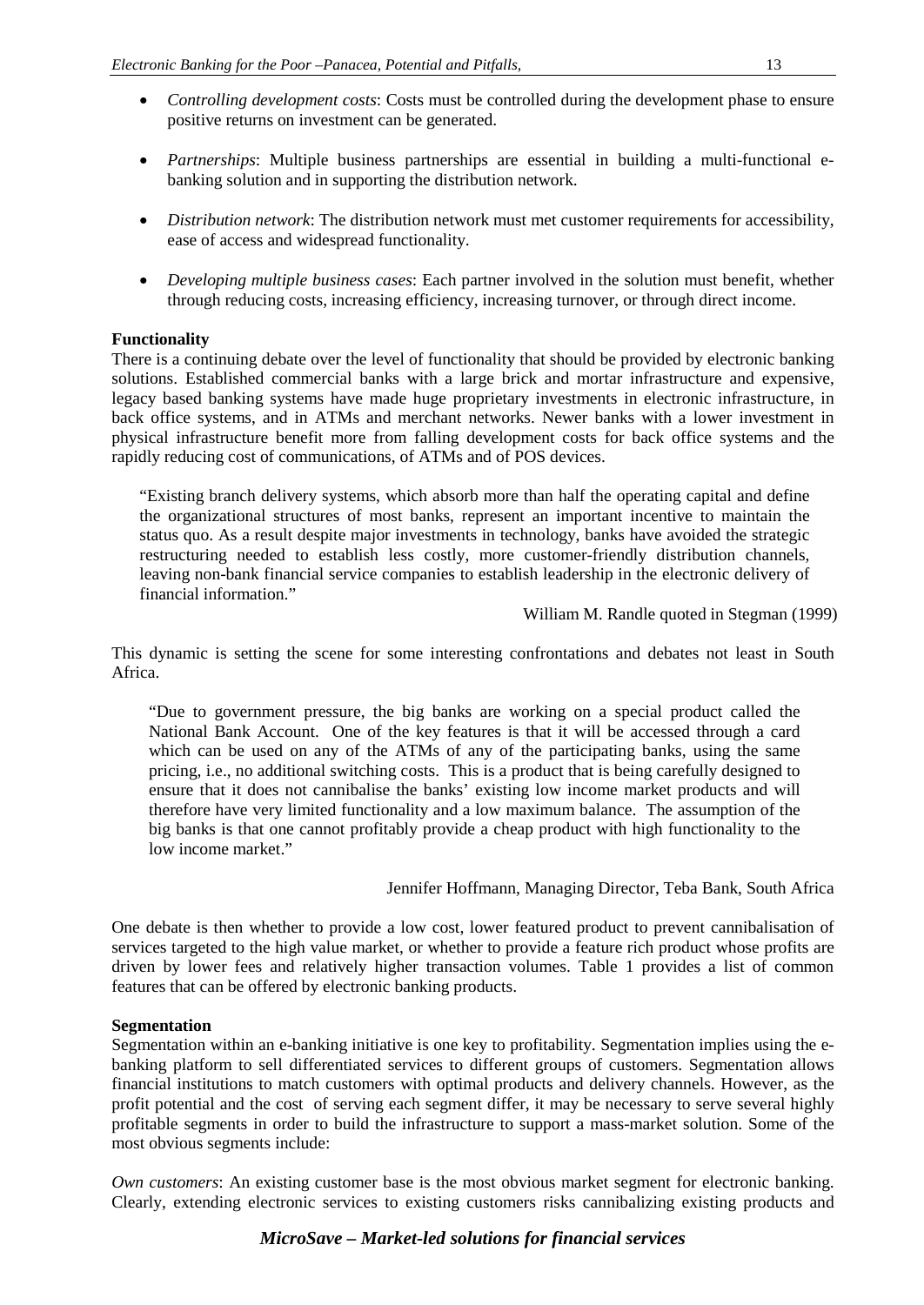services. Against this, is the expected benefit to be gained from decongesting banking halls and processing transactions at a lower cost.

*Distributors*: Business to business use of electronic banking allows the transfer of value between distributors and their customers, without the physical transition of cash. This considerably reduces the risk to distributors. Brewers and distillers in South Africa and Tanzania are using electronic payments.

*Loyalty cards*: Fuel companies are the most obvious customers for loyalty cards. The fuel card is usually either co-branded with the financial institution, or simply branded by the fuel company. The fuel company is normally the issuer of the card. The e-banking solution is also used to transfer funds between the fuel company and its distributors as each delivery is made.

BP in Malawi approached Malswitch to create the BP fuel card. The fuel card is primarily targeted at public and private institutions operating transport fleets. Removing cash reduces cash related fraud for the institutions, and reduces the cost of cash management for the fuel company. The fuel card solution also offers the advantage of placing Point of Sale devices throughout a fuel company's network of petrol stations at a minimal cost to the financial institution.

Other options for loyalty programmes include larger retail chains and student bodies. In Kenya, the supermarket chain Nakumat aims to increase customer loyalty through offering a points scheme based on the amount purchased using a Smart Card based solution.

*Government*: Governments typically make a number of transfer payments. These include, pension and benefit payments. In South Africa pensions are already being paid to more than 5 million clients through Smart Cards.

*Corporate salary payments*: Given falling ATM prices, employers in Africa are being targeted for a new service. On site payroll processing through ATM machines. Ron Webb of Paynet elaborates:

"Paynet in Kenya is actively targeting traditional pay-packet wage operations to replace them with on-site ATM services. Paynet's financial model shows that this can be achieved in a cost effective manner where both employee and employer wins. The employer by reducing administrative overhead and cash risk and the employee by providing an electronic "banking" service where the employee decides when and how much cash to draw. The employee benefits by being able to choose how much and when to take money home, thereby reducing their risks. The mag-card card based service acts as a seed point for additional services - loan application (perhaps alongside an employer scheme), money transfer, bill payments (embryonic yet) and mobile recharge. It is also has great status value."

*Community phones*: Community phones take mobile phone technology into communities, usually under the brand of the mobile telephone company. The telephone company Cell C has teamed up with Teba Bank to enable Cell C community kiosk operators to manage their prepaid accounts. Kiosk operators can deposit funds in their Teba Bank A-Card accounts in Post Offices, Teba Bank branches and major supermarket chains and can top up their airtime at any time.

*Microfinance / Credit Union Cards*: Microfinance programmes or Credit Unions can operate an advanced electronic solution through partnership with a financial institution, or through a collective approach.

#### **Fees and Charges**

Modelling the success of an e-banking product depends on accurately predicting the behaviour of customers towards the product Assumptions must be made by each segment for ATM usage, POS transactions, the percentage of transactions that are on our network, that are off our network etc.(see Table 3) The challenge is that many variables are difficult to predict before the solution is in operation at which time considerable sunk costs have been invested.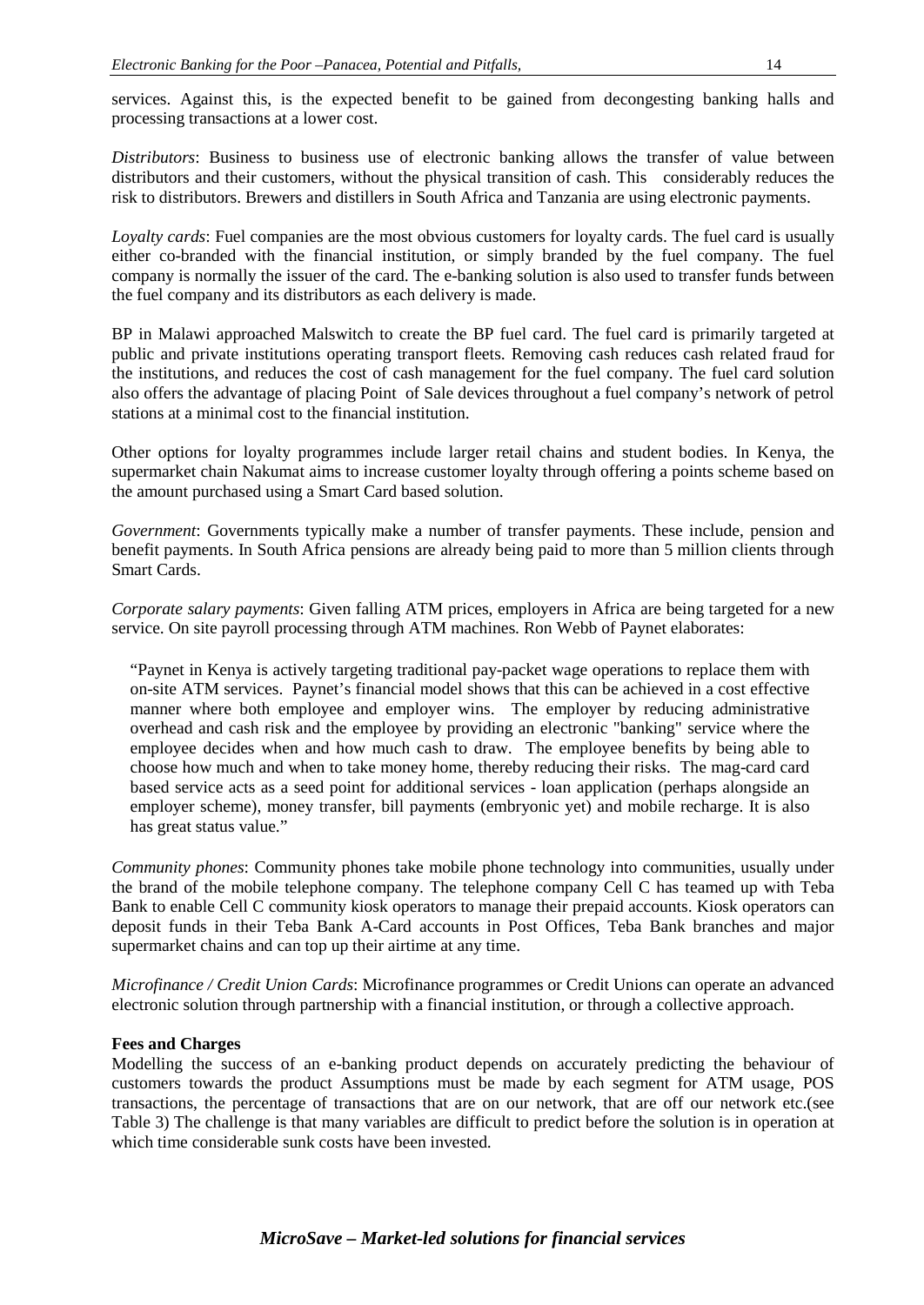| <b>Variable</b>                  | <b>Description</b>                                                            |  |  |
|----------------------------------|-------------------------------------------------------------------------------|--|--|
| Pricing by transaction type      | Each type of transaction that can be performed using the card needs to be     |  |  |
|                                  | priced                                                                        |  |  |
| # Transactions by type per month | Each type of transaction generates different revenue and cost streams and     |  |  |
|                                  | therefore need to be tracked separately                                       |  |  |
| % Dormancy                       | Some cards will be heavily used while other cards will remain dormant.        |  |  |
| Communication costs              | Charges for GSM, leased line, VSAT communications                             |  |  |
| "Off Us" costs                   | Additional fees paid for use of switch infrastructure                         |  |  |
| % "On Us" usage                  | Percentage of total transactions occurring over owned infrastructure          |  |  |
| % "Off Us" usage                 | Percentage of total transactions occurring over other banks infrastructure    |  |  |
| # POS Transactions by type       | Point of Sale transactions by type of transaction                             |  |  |
| # ATM Transactions by type       | ATM transactions by type of transaction                                       |  |  |
| Virtual balance                  | The virtual balance maintained on the customers' card could be an important   |  |  |
|                                  | variable where the financial institution attracts significant volumes of      |  |  |
|                                  | transactionary balances that it otherwise would not retain. Furthermore,      |  |  |
|                                  | experience by Standard Bank of South Africa, shows that it is possible to     |  |  |
|                                  | create and market an electronic savings account holding longer-term balances. |  |  |
| Marketing costs                  | Costs for marketing and communicating the solution to end-users can be        |  |  |
|                                  | considerable depending on the marketing approach taken.                       |  |  |

**Table 3: Pricing E-Banking Services**

In framing assumptions it is important to remember that in many developing countries "cash is still king". This was clearly demonstrated in Zimbabwe, where electronic transactions mushroomed during a recent shortage of cash in circulation and fell back rapidly as money supply was increased. In one recently launched debit card in East Africa the number of ATM transactions was significantly underestimated and the number of Point of Sale transactions correspondingly over estimated.

#### **Increasing Efficiency of Operations**

Electronic banking can significantly increase the efficiency of transaction processing. This is clearly demonstrated in figure xx (Ketley and Duminy 2003), which shows that typical ATM transactions are a fraction of the cost of teller transactions.



#### **TRANSACTION COST PER DISTRIBUTION CHANNEL**

**Figure 1: Illustrative costs per distribution channel** Source: Quoted in Ketley and Duminy 2003

In terms of usage of space, decreasing transaction volumes within banking halls enables more space to be devoted to generating sales and providing advice to customers. This can be clearly seen in figure xx (Ketley and Duminy 2003).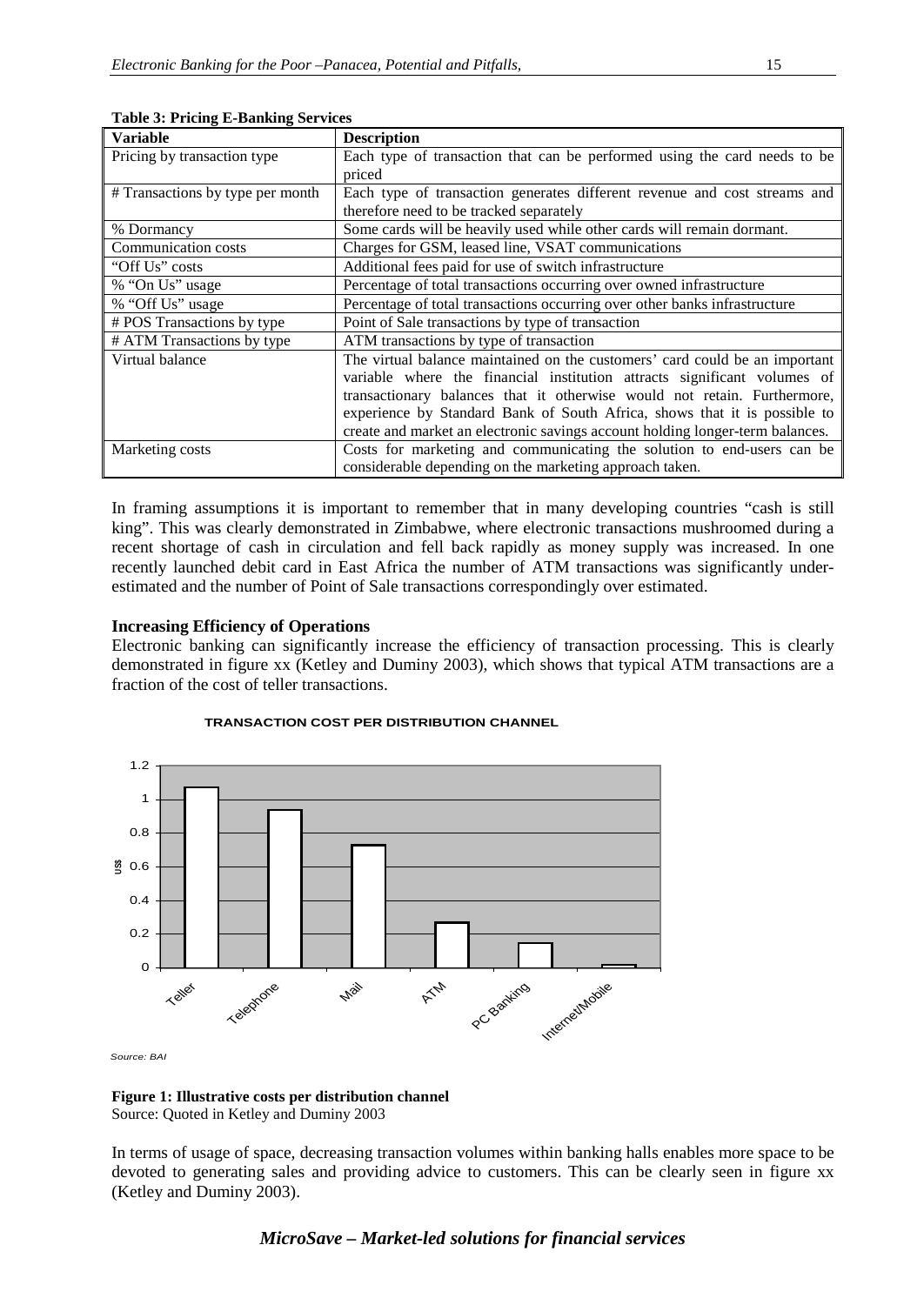#### BRANCH SPACE AND TIME ALLOCATION



#### **Figure 2: Illustrative branch space and time allocation**

Source: Quoted in Ketley and Duminy (2003)

#### **Controlling Development Costs**

Any technology-based project is at risk of significant cost overruns and electronic banking is no exception. Careful control of costs is vital if an e-banking project is to be viable.

Fortunately, cost dynamics are changing in Africa with the introduction of low cost ATMs. ATMs are now available at US\$10,000 a machine, compared with an earlier price of US\$35,000. Prices of Point of Sale devices are also falling and they are increasing in functionality.

Another factor in cost control is the nature of the relationship that a financial institution has with the developer of an e-banking solution. Teba Bank in South Africa developed its systems through a Joint Venture agreement with its solution providers. While it is difficult to say conclusively, the joint venture agreement appears to have encouraged:

- *Cost control*: A small, focused development team has kept development costs low. The focus on cost control has included purchasing and reconditioning several high-end servers which enable one or more servers to be offline at any time and provide disaster recovery at a very low cost.
- *The development of a feature rich product*: Teba Bank's A-Card is a fully featured solution offering functionality equivalent to a bank account with additional functions not available through a normal bank account including airtime top up and card-to-card transfer.

#### **Distribution**

Crafting a distribution strategy is at the heart of the any electronic banking solution. Developing a massmarket distribution network means moving beyond upmarket retailers, restaurants and hotels populated by credit card holders, to reach less wealthy debit-card holders. According to Ketley and Lipschiltz (2004), the following factors are influencing the distribution strategies of the major South African Banks:

• *Falling communications costs and GSM:* The latest generation of POS devices can be battery operated and operate on GSM networks. This allows POS devices to reach much more remote areas.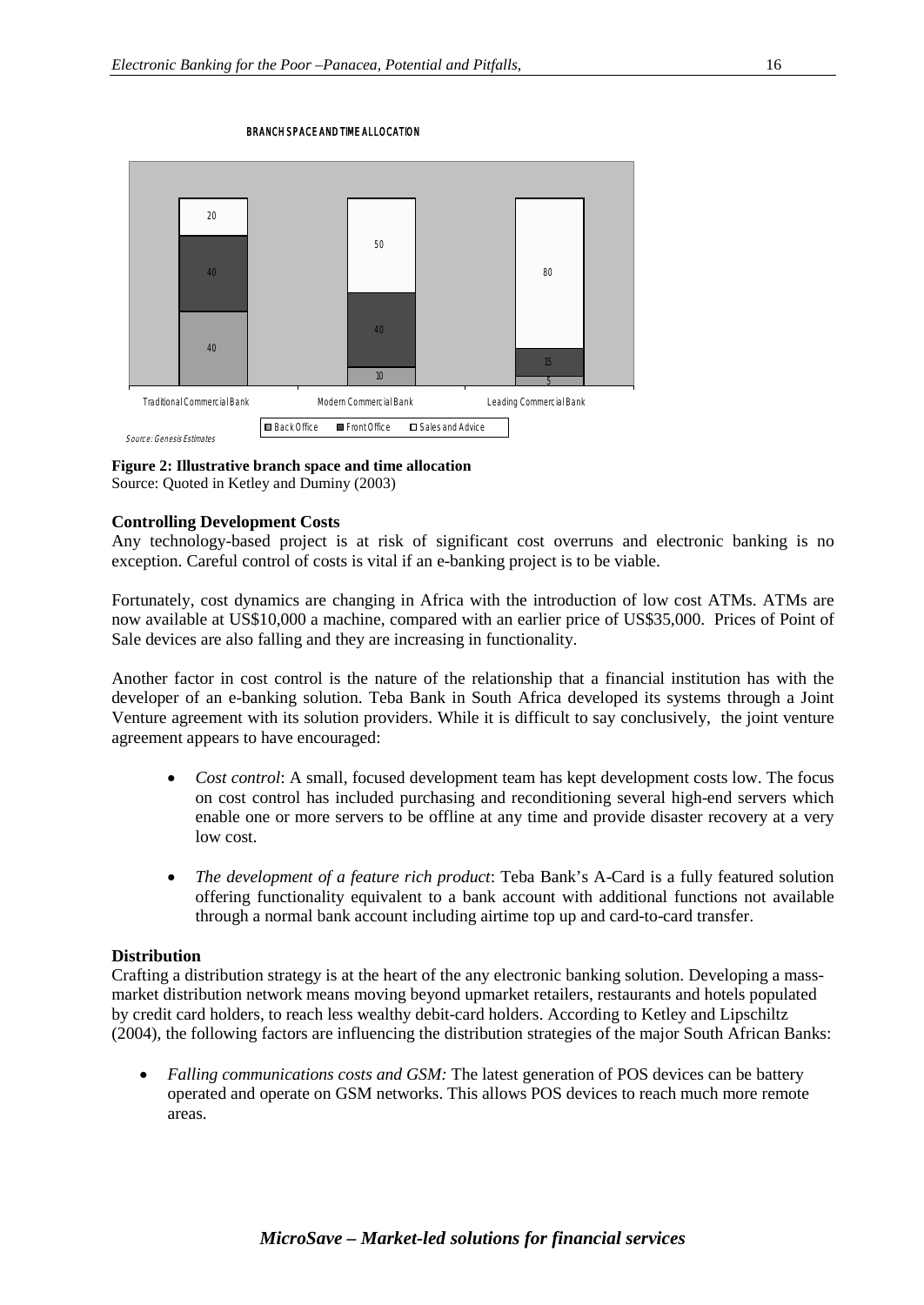- *Increasing EMV<sup>[7](#page-16-0)</sup> compliance*: Major banks are upgrading their acquiring infrastructure to be EMV compliant and accept chip-based cards.
- *Product and service convergence onto one device*: The ability to sell a range of products from a single POS device changes the economics of the merchant in hosting the device and may increase the profitability of the acquiring business
- *Falling costs of technology*

A host of questions needs to be answered before an appropriate distribution strategy can be designed. What type of infrastructure can be put in place? Where should the infrastructure be placed? How should infrastructure development be phased? Should distribution be fully or partially outsourced, can the infrastructure be franchised? Should the solution be online or offline? Is there a sufficient business case for each partner in the distribution infrastructure?

# **Box 2: Options for managing a distribution network**

*Options for managing a distribution network*

*Fully outsourced*: A fully outsourced model is the easiest model to operate. Daily reconciliations are required but the outsourcer handles cash management, network management and vendor management. However, it is also likely to return the lowest profits.

*Partially outsourced*: Under partial outsourcing the technology partner provides the switch but the financial institution owns the ATMs / POS. The technology partner can provide vendor management, reconciliations and switch management

*Owned and operated*: Under an owned and operated solution, the institution takes on all operations, including vendor management, reconciliations, card management and switch management. This option makes many demands on the institution and requires the hiring and retention of highly skilled and experienced staff.

Unfortunately there is no one correct answer to these questions as the answers depend on many interrelated factors including the competitive environment, the availability of technical resources, the availability of capital and the strength of the different business cases.

# **Partnerships**

Except perhaps for the larger banks or in the case of solutions with tightly defined functionality, ebanking solutions require a partnership approach to achieve scale. Partners in an e-banking solution include, application service providers, banks, communications providers, merchants – groups of merchants, government departments, Post Offices and/or Postbanks, microfinance institutions, petrol stations, transaction processors etc.

| <b>Partner</b>             | <b>Function</b>                          | <b>Challenges</b>                                       |
|----------------------------|------------------------------------------|---------------------------------------------------------|
| <b>Application Service</b> | Provides technology backbone for the     | The technology solution provider is a critical          |
| <b>Provider</b>            | project, ensures appropriate interfaces  | initiator of an e-banking solution. In some cases       |
|                            | with other partners, ensures security of | this can result in a proprietary system being           |
|                            | provide additional<br>system. Can        | established (such as Malswitch).                        |
|                            | functionality depending on distribution  |                                                         |
|                            | strategy chosen.                         |                                                         |
| <b>Banks</b>               | Provides a legal backbone of the         | If competing banks have existing ATM, smart card        |
|                            | system as the holder of the virtual      | or cellular solution they may be unwilling to           |
|                            | deposits.                                | collaborate on the development of new systems.          |
| <b>Communications</b>      | Provide access to communications         | communications<br>outreach of<br>Limited rural          |
| providers                  | infrastructure.                          | infrastructure.                                         |
| <b>Groups of Merchants</b> | Provide the POS device infrastructure    | status of merchants<br>Legal<br>deposit<br>takers<br>as |

**Table 4: Functions and Challenges in a Partnership Approach**

<span id="page-16-0"></span> $7$  EMV – is shorthand for Eurocard, MasterCard, Visa three of the major credit / debit card issuing organisations, who together set common standards for international cards.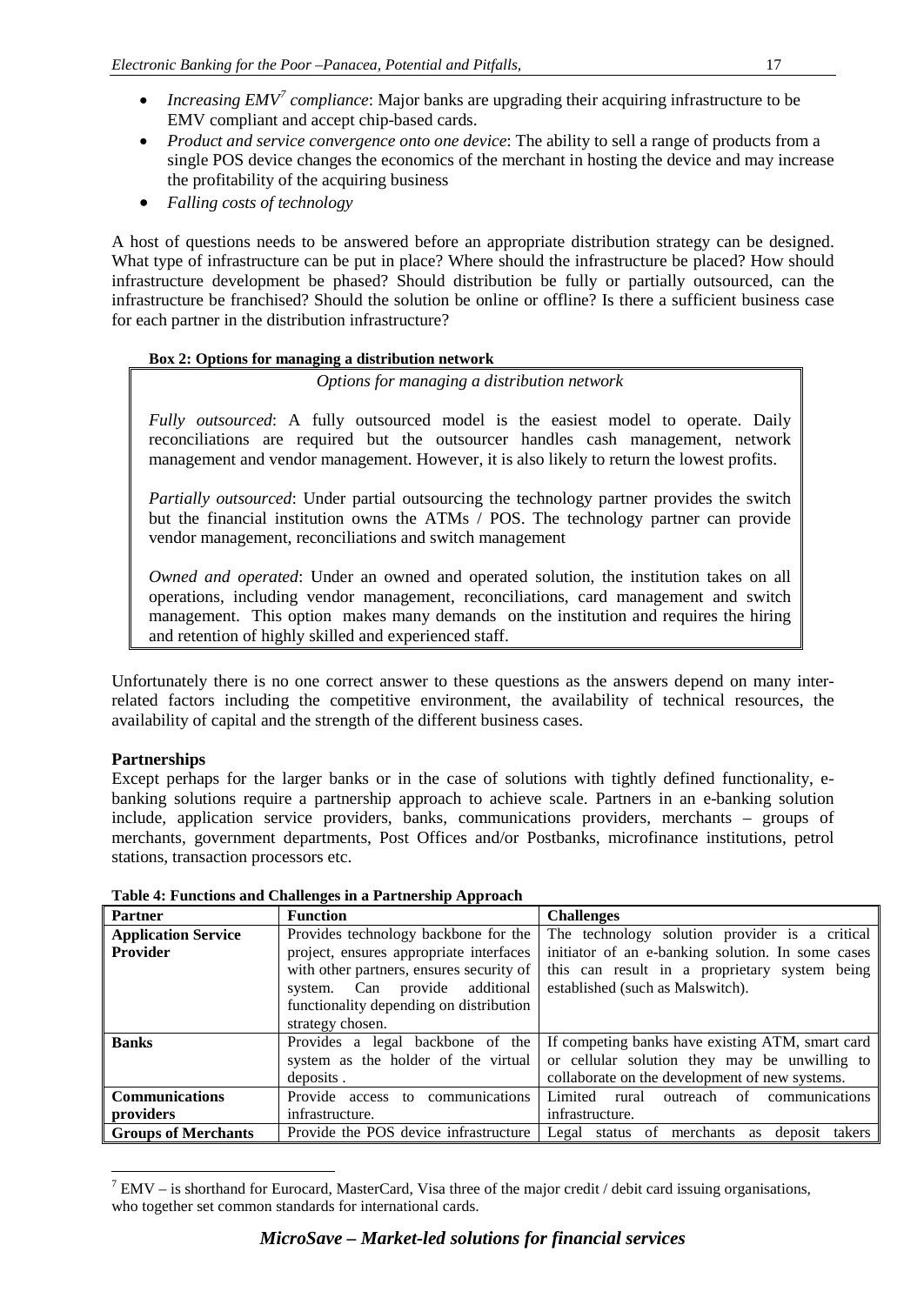| <b>Partner</b>                 | <b>Function</b>                                                                  | <b>Challenges</b>                                                                                 |
|--------------------------------|----------------------------------------------------------------------------------|---------------------------------------------------------------------------------------------------|
|                                | to enable Smart Card, Debit Card and                                             | uncertain in some countries. Using merchants to                                                   |
|                                | some mobile phone based transactions.                                            | provide cash back may lead to month end liquidity                                                 |
|                                |                                                                                  | crises (more research on actual systems needed                                                    |
| Government                     | Provide volume base for mass e-                                                  | here).<br>An e-banking solution will rely on government                                           |
| <b>Departments</b>             | banking solution, through payments of                                            | information systems, and the ability of government                                                |
|                                | pensions, benefits, salaries etc.                                                | departments to communicate carefully to their                                                     |
|                                |                                                                                  | benefit or salary recipients.                                                                     |
| <b>Individual Merchants</b>    | Likely to provide access in more                                                 | Support for individual merchants, business case for                                               |
|                                | remote locations.                                                                | individual merchants.                                                                             |
| <b>Post Office / Postbanks</b> | Provide rural access – potential for                                             | Many Post Offices in Africa have poor systems or                                                  |
|                                | integrating into existing post office                                            | are in locations without access to a GSM signal. (In                                              |
|                                | products - such as money transfer and                                            | this circumstance is an offline solution preferable?)                                             |
| MFI/NGOs/CBOs/                 | to offer a faster more efficient service.<br>Provide rural access - MFIs can use | MFIs may have to be of a sufficient size to offer a                                               |
| <b>SACCOs</b>                  | the e-banking solution to collect loan                                           | sufficient critical mass of potential customers to                                                |
|                                | repayments, money transfer and to                                                | participate in a larger e-banking initiative.                                                     |
|                                | accept deposits (though not to hold                                              |                                                                                                   |
|                                | them).                                                                           | However, it may be possible for MFIs to                                                           |
|                                |                                                                                  | collaborate effectively together to form joint                                                    |
|                                |                                                                                  | solutions, as is being attempted by Ferlo MEPS in                                                 |
|                                |                                                                                  | Senegal and by HP in Uganda.                                                                      |
| <b>Petrol Stations</b>         | Provide rural access. However, many<br>petrol stations in developed markets      | Legal status of petrol stations as deposit takers<br>uncertain in some countries. May not want to |
|                                | already provide some access through                                              | accept cash, which would increase their cash in                                                   |
|                                | ATM<br>machines located on the                                                   | transit risks. Likely to be more interested in their                                              |
|                                | premises.                                                                        | own loyalty programme version of the card than in                                                 |
|                                |                                                                                  | providing additional services.                                                                    |
|                                |                                                                                  |                                                                                                   |
|                                |                                                                                  | May be resisted by some service station staff due to                                              |
|                                |                                                                                  | decreased opportunity for intentional fraud.                                                      |
| <b>Loyalty Programmes</b>      | Enables specific groups to be targeted<br>using specific features or pricing     | Single function loyalty programme cards are<br>unlikely to be used across the range of features   |
|                                | examples<br>infrastructures.<br>Specific                                         | possible on the debit card. So they may not be                                                    |
|                                | could include petrol station cards,                                              | hugely profitable as a product line in themselves,                                                |
|                                | youth cards, store cards etc.                                                    | but are likely to increase the profitability of the                                               |
|                                |                                                                                  | distribution<br>channel<br>through<br>increasing                                                  |
|                                |                                                                                  | transactions.                                                                                     |
| <b>Transaction Processors</b>  | Enable different types of transactions                                           | Security and control issues that relate to transaction                                            |
|                                | to occur, adding functionality and                                               | processing are a specialist discipline.                                                           |
|                                | interoperability to the e-banking<br>solution. Transaction processors can        |                                                                                                   |
|                                | add switching and reconciliation                                                 |                                                                                                   |
|                                | facilities.<br>Application<br>service                                            |                                                                                                   |
|                                | providers sometimes provide these                                                |                                                                                                   |
|                                | services as part of their business                                               |                                                                                                   |
|                                | model.                                                                           |                                                                                                   |

# **IT Vendor or Strategic Partner?**

A critical partnership is that between the system developer and the host bank. A vendor relationship is based on a transient relationship, where the vendor and the host financial institution can have very different objectives. In a partnership, a longer-term relationship is envisaged with both parties working towards common objectives. For example, Teba Bank in South Africa structured a partnership with its system developer, Celltransact, to create a joint venture in which both parties benefit from the success of the solution. As a consequence, it can be argued that the combined team has delivered an extremely flexible, cheap to operate product at a fraction of the cost of some competing solutions.

## **Developing Multiple Business Cases**

Each partner in an electronic banking solution has to have a firm business case in favour of the solution. While providing a service that the end user values, the financial institution must satisfy the requirements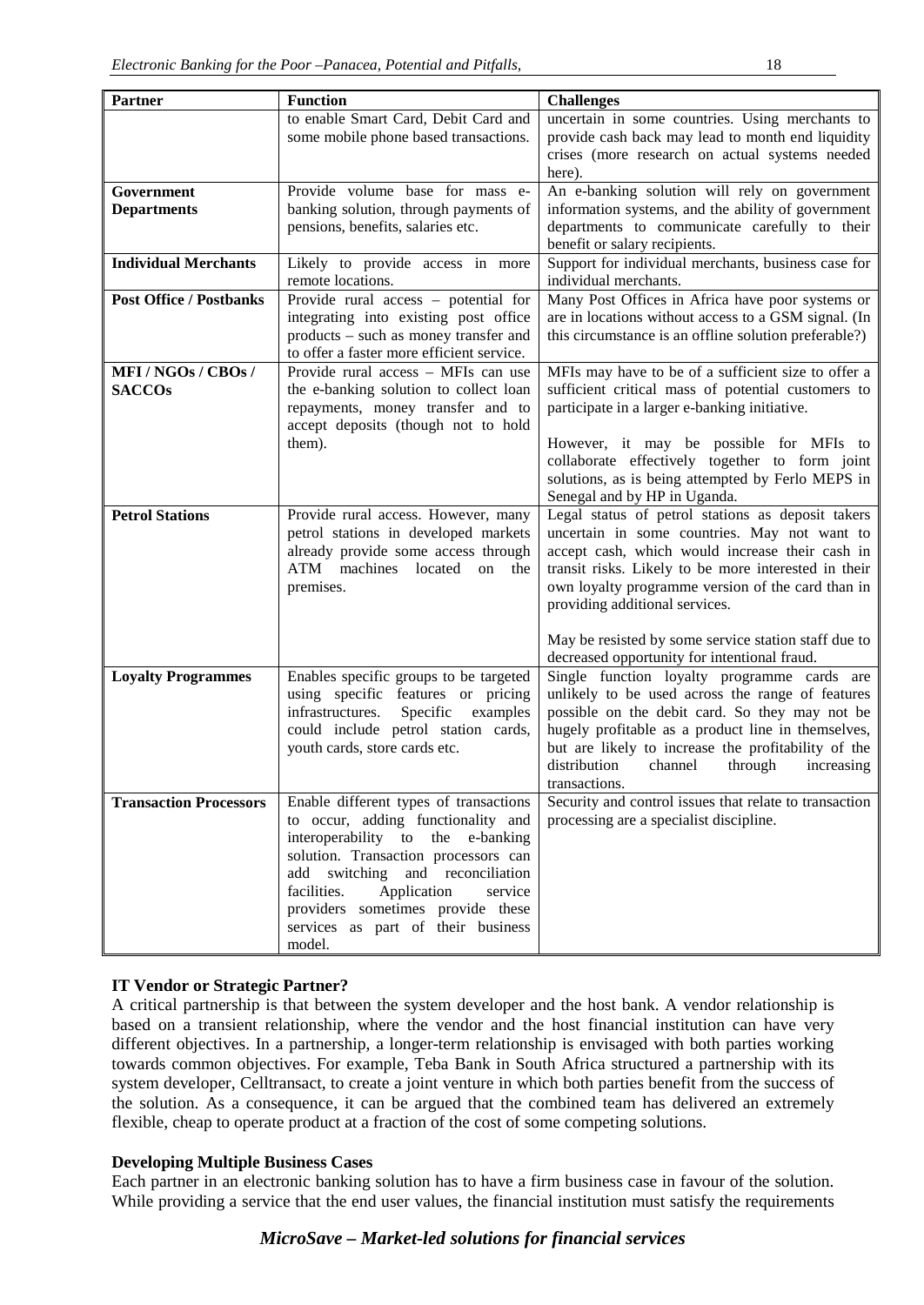of a range of different partners each requiring slightly different benefits from electronic banking solution. These benefits and costs are outlined in Table 5 below.

| <b>Developing Multiple Business Cases</b> |                                                                                                                          |                                                                                                                        |  |  |
|-------------------------------------------|--------------------------------------------------------------------------------------------------------------------------|------------------------------------------------------------------------------------------------------------------------|--|--|
| <b>Partner</b>                            | <b>Benefits to Partner</b>                                                                                               | <b>Costs to Partner</b>                                                                                                |  |  |
| <b>Individual Customer</b>                | More convenient services                                                                                                 | Transaction fees, monthly fees                                                                                         |  |  |
| <b>Technical Service Provider</b>         | Fee income or profit share                                                                                               | Development costs                                                                                                      |  |  |
| <b>Communications providers</b>           | Transaction based income                                                                                                 | Communications costs                                                                                                   |  |  |
| <b>Merchants</b>                          | Increased sales when solution to scale<br>Air time top up<br>Cash back fees                                              | Recording of business transactions<br>enabling taxation<br><b>Transaction fees</b><br>POS terminal rental              |  |  |
| <b>Government Departments</b>             | Cost savings<br>Decrease in fraud<br>Decrease in payment processing time<br>Improved record keeping<br>Enabling taxation | Training cost<br>Communications costs                                                                                  |  |  |
| <b>Postbank / Post Office</b>             | Fee income<br>Reduction in costly back office<br>procedures                                                              | Training cost<br>Possible cannibalisation of existing<br>financial services                                            |  |  |
| <b>MFI/NGOs (where Partners)</b>          | Cost savings<br>New sources of revenue<br>New or improved services to<br>customers                                       | Issuing costs<br>Training cost<br><b>Transaction fees</b><br>POS terminal rental                                       |  |  |
| <b>Distributors</b>                       | Improved cash management<br>Decreased fraud<br>Real time payment at time of delivery                                     | Issuing costs<br><b>Training costs</b><br><b>Transaction fees</b><br>Point of sale rentals                             |  |  |
| <b>Petrol Stations</b>                    | Improved cash management<br>Decreased fraud<br>Increased customer loyalty<br>Increased sales in attached shop            | Issuing costs<br>Marketing costs<br><b>Transaction fees</b><br>Point of sale rentals<br>Record keeping for card holers |  |  |
| <b>Loyalty Programmes</b>                 | Increased sales<br>through increased<br>customer loyalty                                                                 | Issuing cost<br>Training costs<br>Marketing costs                                                                      |  |  |
| <b>Transaction Processors</b>             | Fee income                                                                                                               | Requirement for increased<br>infrastructure                                                                            |  |  |

**Table 5: Developing Multiple Business Cases**

# **The Environment for Electronic Banking**

Many of the examples quoted in this paper are from South Africa. This is not the result of chance, but rather that the South African environment is particularly favourable for electronic banking. There are well-developed banking and retail sectors, a supportive central bank, good communications and a generally positive policy environment. The environment for electronic banking is influenced by the:

- *Evolution of the financial and retail sectors*: The nature of the financial and retail market in which the solution is being launched is a key determinant of product features, accessibility, transaction volumes and financial literacy.
- *Level of financial literacy*: The level of financial literacy influences communication of the product, the nature of the distribution channel and the nature of transactions made.
- *Regulatory and policy environment*: The regulatory and policy environment should be supportive of electronic banking. This includes banking regulations and appropriate communications, security, and information policies.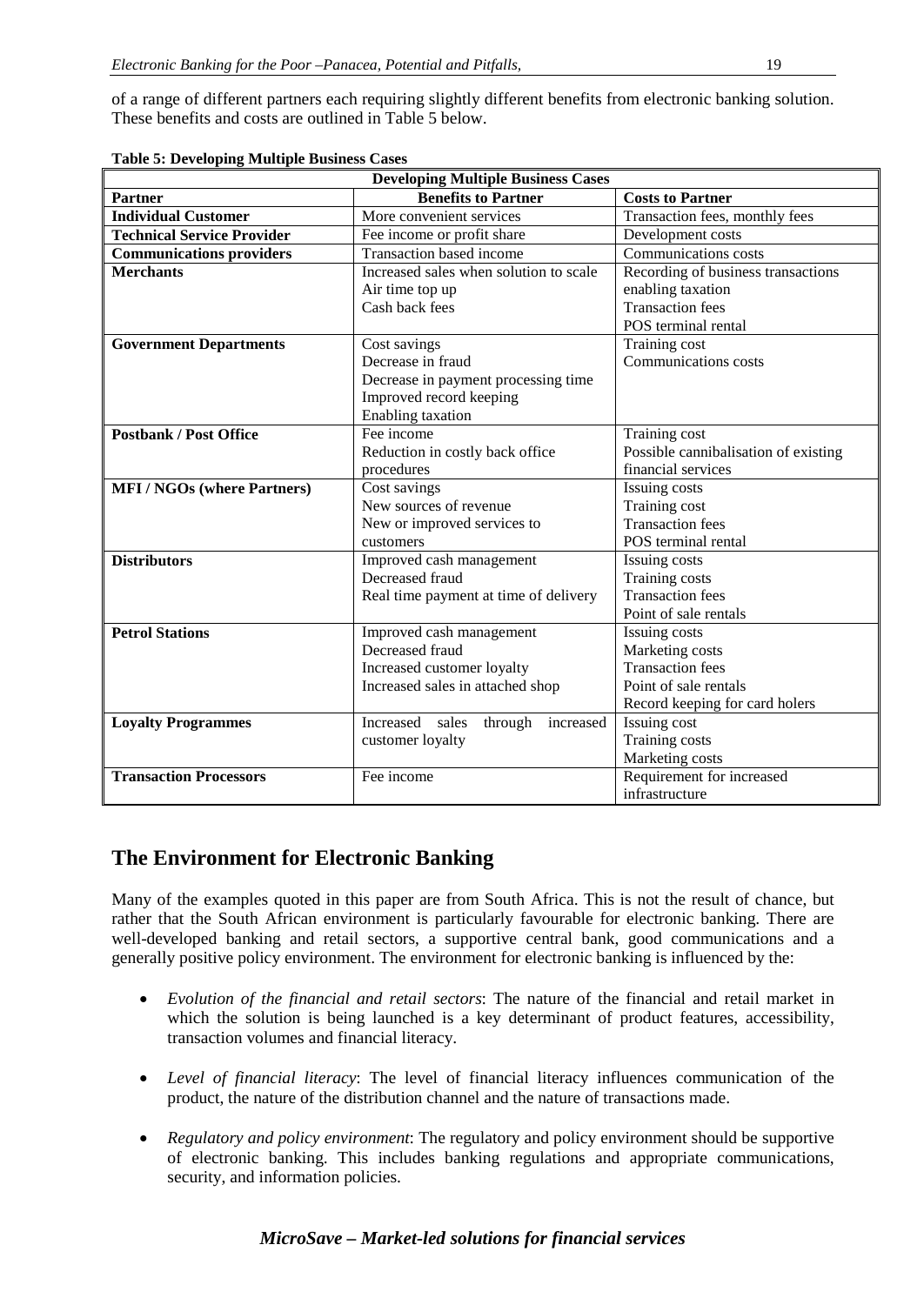# **Evolution of the Financial and Retail Market**

Electronic banking initiatives are more likely to succeed in evolved financial and retail markets. There are a number of reasons to suppose this. While scale is required to cover costs, the business case for electronic banking in developing countries strengthens significantly with the significant fall in the price of ATMs and POS devices and improving communications infrastructure. With scale comes a number of advantages

- When there are a large number of card (or other solution) users in a population the problem of financial literacy is significantly reduced… children teach their parents how to use the card.
- Initial concerns relating to trust are likely to be overcome
- The case for merchants to hold POS devices improves significantly as the volume of cards in circulation grows

Scale increases the case for interoperability. In 2004, in Kenya there are three major ATM networks. run by Standard Chartered, Kenya Commercial Bank, and Barclays. There are two operators of independent switches: Kenswitch and Paynet. While the three banks are all members of Kenswitch, they have currently opted out of allowing Kenswitch-based transactions through their ATMs. The major banks may lose a key competitive advantage, in the short term, by granting access to their ATM machines. However, in the longer-term the business case may change as the more numerous smaller banks rollout interoperable ATMs.

The development of retailer structure is also a factor in e-banking success. In South Africa, with its developed retailer infrastructure, the bank and retailer can enter into a strategic collaboration to offer services through the retailer's existing POS network. Hence, Teba Bank in South Africa is able to offer depository services through Shoprite and Checkers Easy Pay scheme. As e-payment systems gravitate towards more formalised retailers, who can provide transaction income to the bank, the concern is that this could effectively exclude the poorest people and the smaller businesses associated with them.

Experience in many markets suggests "cash is king" for most segments of society. Given this, outlets focused on dispensing cash—whether through ATMs or through POS cash back—are likely to be significant drivers within any business model. ATMs may increase card sales to the point that other channels become cost effective. However, many merchants will find it difficult to become a sole source of cash back where there are no other outlets.

As financial and retailer infrastructure develops, markets become more attractive to Visa and MasterCard. Collectively Visa, MasterCard and Euro Card set industry standards for compliance, security and fraud protection. Financial institutions can be *issuers* or *acquirers*. An *issuer* is able to issue a credit or debit card with a Visa or MasterCard logo--this certifies that the card can be used on the Visa or MasterCard network. An *acquirer* is able to accept other banks' Visa or MasterCard branded cards on their network of ATM machines and POS devices.

Visa or MasterCard *acquiring* rights is a key component of the business case for the distribution infrastructure as a whole. Firstly it means that merchants can accept any Visa or MasterCard branded card in their POS device, not just the cards of the participating bank. Secondly, it means that the bank can earn transaction-based income from its distribution infrastructure through switching the transactions of other banks cards.

# **Level of Financial Literacy**

The nature of marketing electronic banking for the poor is likely to be significantly different from the marketing employed for other products and services, in that it will include a greater emphasis on financial education.

To benefit from the solution, users need to understand:

• *How to use the cards*: Where revenue streams are dependant on transaction based income, it may be more important to ensure customers are familiar with the multiple ways in which a card may be used than to simply increase the number of card holders.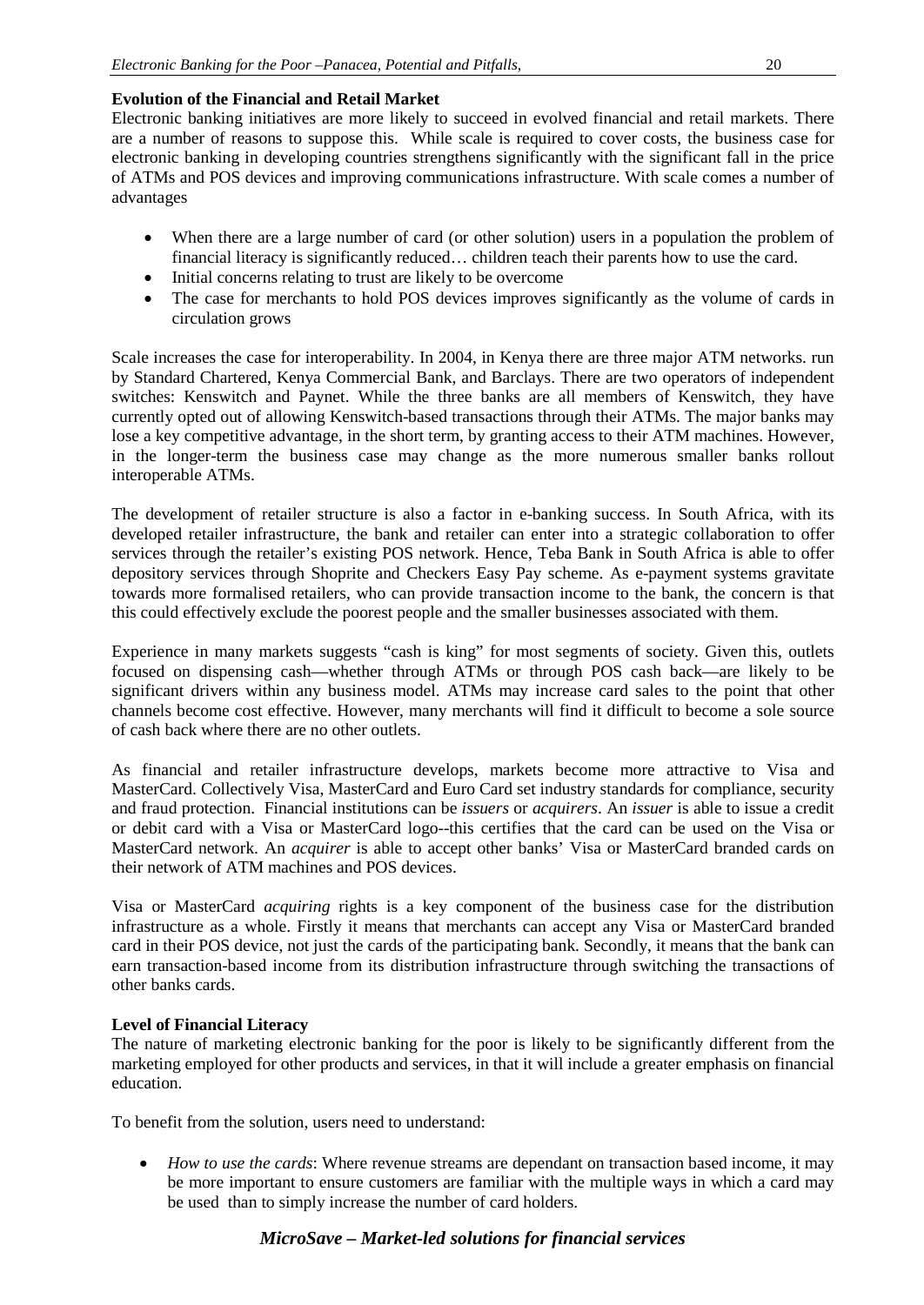- *Where to use the cards*: Clear branding that is easily communicated to both literate and nonliterate clients is a prerequisite to informing customers where the cards can be used.
- *What to do when things go wrong*: When service delivery fails, clear instructions need to be given on how the expected service can be obtained, for example, through the provision of a call centre number or a location guide to ATMs in a particular area.

Financial institutions have developed a number of innovations to assist their customers to access services. These include:

- *Customer training*: Standard Chartered Bank was one of the first banks in Uganda to introduce ATMs. To educate customers, it employed customer service advisers to physically demonstrate the use of ATMs to sceptical customers. It took time even for a literate market to learn to trust a mechanical service.
- *ATM innovations*: Prodem in Bolivia developed its own range of Smart Card ATMs, combined with digital fingerprint recognition technology, as well as stand-alone, voice driven smart ATMs in local languages with colour coded touch screens. (Digital Dividend, 2002)
- *Assisted ATMs*: Standard Bank in South Africa developed a model based around a basic bank account (see above), which would be operated totally electronically called E-Plan. A simplified menu structure was placed on dedicated ATMs that were easier for clients to follow. Staff were recruited who were dedicated to the E-Plan outlets. Because these staff had a narrower job specification and did not have to learn extensive back office procedures emphasis was placed on recruiting staff with "people skills"
- *Customer communication material*: Teba Bank in South Africa carefully designed and tested communications materials based on photographs, with minimal text aimed at explaining the operation of its debit card to semi literate customers.
- *Training merchants*: While merchants are not members of the issuing bank's staff, if the business case has been carefully constructed, they stand to gain from increasing usage of the card. Providing training and support materials to merchants to better enable them to assist customers should significantly improve the effectiveness of a communications campaign.
- *Call centres*: A phone line connects customers to a call centre where queries on the operation of the account can be resolved, lost cards reported and where payment instructions can be raised. Care is taken to identify frequently asked questions made to the call centre and to provide appropriate and consistent answers for the call centre operators.
- *Training issuers*: The difficulty and opportunity for the host financial institution is that different card issuers have very different motivations for issuing the solution. A Government wishing to pay pensions is mainly concerned with ensuring that users are able to withdraw funds from the card. A petrol company offering a loyalty programme wants to ensure that users understand how the loyalty programme works. The host financial institution may have to devise a communications strategy that informs card users of the wider functionality of the e-banking solution.

# **Regulatory and Policy Environment**

An extensive examination of regulatory and policy issues is beyond the scope of this paper. However, careful consideration of the local regulatory and policy environment is necessary when conceptualising an e-banking project. On a macro level Claessens, Glaessner and Kligebiel (2001) suggest that:

"Four areas of the regulatory framework are particularly important for e-finance: the framework for providing telecommunication services; the framework for security and related public and private key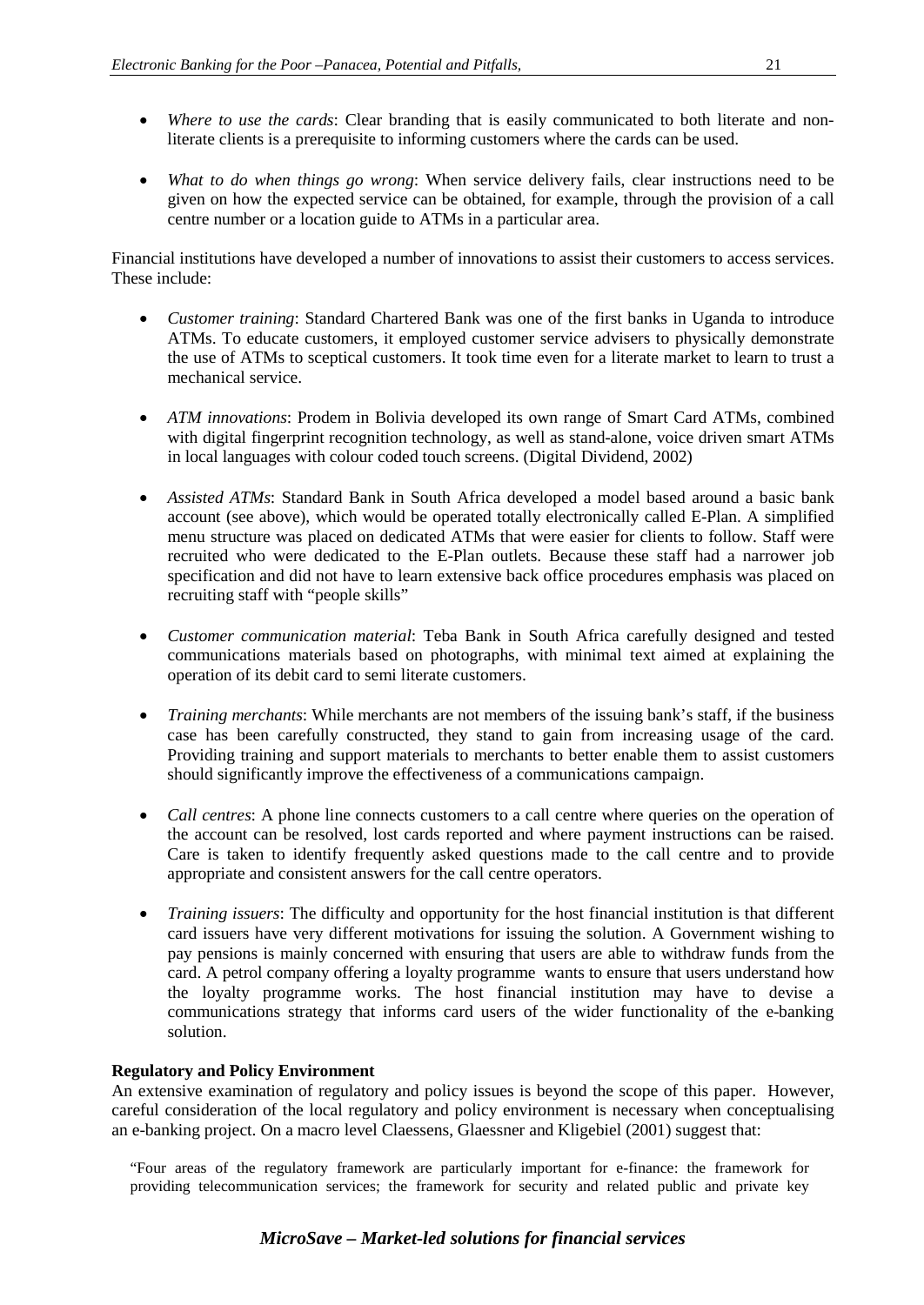infrastructure; the standards for information and privacy; and the framework for contract enforcement and credit risk analysis."

Paraphrasing Claessens et al.

- High levels of connectivity i.e. telephone and computer infrastructure, facilitate electronic banking. Appropriate telecommunications regulation should enhance connectivity.
- Security and related public key infrastructure relates to having appropriate penalties, certification of public and private keys (part of the security infrastructure) and setting minimum security certification standards.
- Information and privacy relates to notice, choice, access and security. "Individuals must be given notice of which information is being collected and how it is being used. They must be given a choice as to whether to allow such collection. Once the information has been collected, the provider of the information must have access to it, and the collector must ensure its security."
- Financial and market infrastructure E finance will allow a more functional, rather than institutional approach to financial sector development. This implies that laws governing financial contracts will become more important than the laws governing institutions that operate in the financial sector.

A case study from India shows the importance of appropriate functional regulation.

# **Regulatory Constraints to Electronic Banking in India**

The following regulatory and policy constraints are adapted from a paper by ICICI Bank "Extending Banking to the Poor in India", (Singhal and Dugal, 2002)

*Eligibility of clients*: under Reserve Bank of India guidelines, smart / debit cards can only be issued to clients who have maintained their account satisfactorily for six months. This is likely to restrict the ability of the bank to provide specialised services using a card.

*Loading of value*: The section on cash withdrawals does not permit the withdrawal of cash or deposit through a POS terminal, which means that all facilities for loading value on smart cards must be housed within bank premises. If the banking system is to extend services to the poor it must be able to do so cost effectively.

*Presence at ATMs*: The current guidelines do not allow the presence of any persons other than security guards at ATMs, effectively preventing the bank from providing direct assistance to low income, frequently illiterate customers.

*Written record of transactions*: A written receipt is required either at the instance of the transaction or in a regular report. This may prove difficult with low value high volume transactions.

*Customs duties*: While automatic teller machines have a customer duty of 60% their cheaper avatars (Cash Dispensers), which have the potential to reach out to the mass market, have a customs duty of 150%.

*Service Area Agreements*: The current service area approach restricts competition between banks in rural areas, thus making it more difficult for a bank to strategically roll out networks of ATM machines.

#### **Box 5: Regulatory Constraints in India**

When designing an e-banking solution for the mass market, the impact of local payment mechanisms also requires careful thought, particularly in relation to establishing appropriate fees and charges for different types of payments. Ketley and Lipschiltz (2004) note: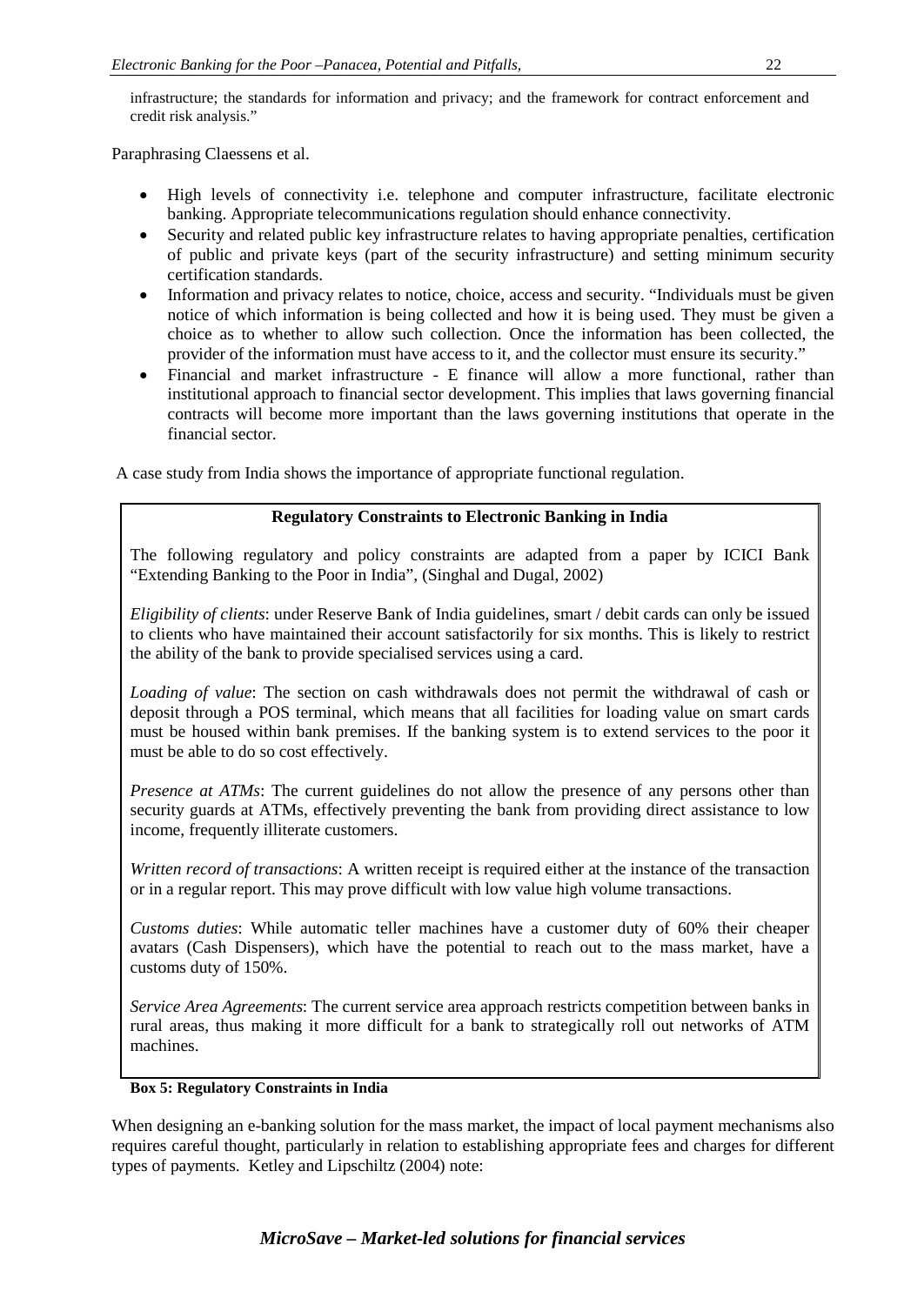"Getting cash is probably the most essential service that lower income people currently demand from their bank... Yet the payments industry [in South Africa] is currently unresolved over five critical issues.

- Distinguishing between Cash Back and Cash Withdrawals on a traditional POS
- Distinguishing between ATM and traditional POS transactions
- Establishing an appropriate merchant incentive model
- Providing appropriate incentives for low income customers to move out of cash
- What model solves the customer affordability constraint (on or offline)

This is important. For the unbanked to become banked on a sustainable basis, they need to be encouraged to use the least-cost to-provider channels: for this to occur, providers must price these channels at an appropriately low level."

# **Testing an Electronic Banking Solution**

The development of an electronic banking solution is far from easy it will have considerable impacts upon the financial institution. Risks during development and design have to be carefully managed.

- *Potential impacts on the financial institution*: This section explores the changes that electronic banking can bring to a financial institution.
- *Managing development risk*: The development phase caries considerable risk that the solution will not be developed as anticipated or will run over cost.
- *Pilot testing*: Whilst pilot testing may demonstrate the product to the competition, it represents the final opportunity to make changes to the design and/or implementation of the product.
- *Research*: The pilot test phase provides an opportunity to research client acceptance of the product, to refine marketing and communications and to test assumptions in the business case.

# **Potential Impacts on the Financial Institution**

Developing an e-banking solution will have significant impact on the financial institution. The following examples are taken from actual experience.

*Staffing*: A rapid increase in staff to support the introduction of the card. This increase in marketing staff, in call centre staff, in technical support staff needs to be well planned in advance.

*Treasury*: There is a rapid increase in the volume of short-term transactional balances. This presents an opportunity for the financial institution to make additional income from treasury investments. Additional demands on cash flow management may require the strengthening of the treasury function.

*Call centre*: The creation and staffing of a call centre, to deal with customer and merchant queries and lost cards.

*Marketing support*: The level of involvement from the marketing department rapidly increases as the product moves towards rollout. A marketing and communication campaign needs to be designed, an increasing array of customer related questions needs to be answered, branding issues resolved and publicity and communication designed.

*Partnership support*: The creation of a new function or department to build and maintain relationships with new and existing card issuers. In a multi-partner model, as new issuers are brought on board over time, the nature of partnership support becomes well defined and polished.

*New technical competencies*: The financial institution needs to respond to the risk management principles outlined by the Bank for International Settlements. Additional skills are likely to be required in risk and compliance, computer audit, internal control.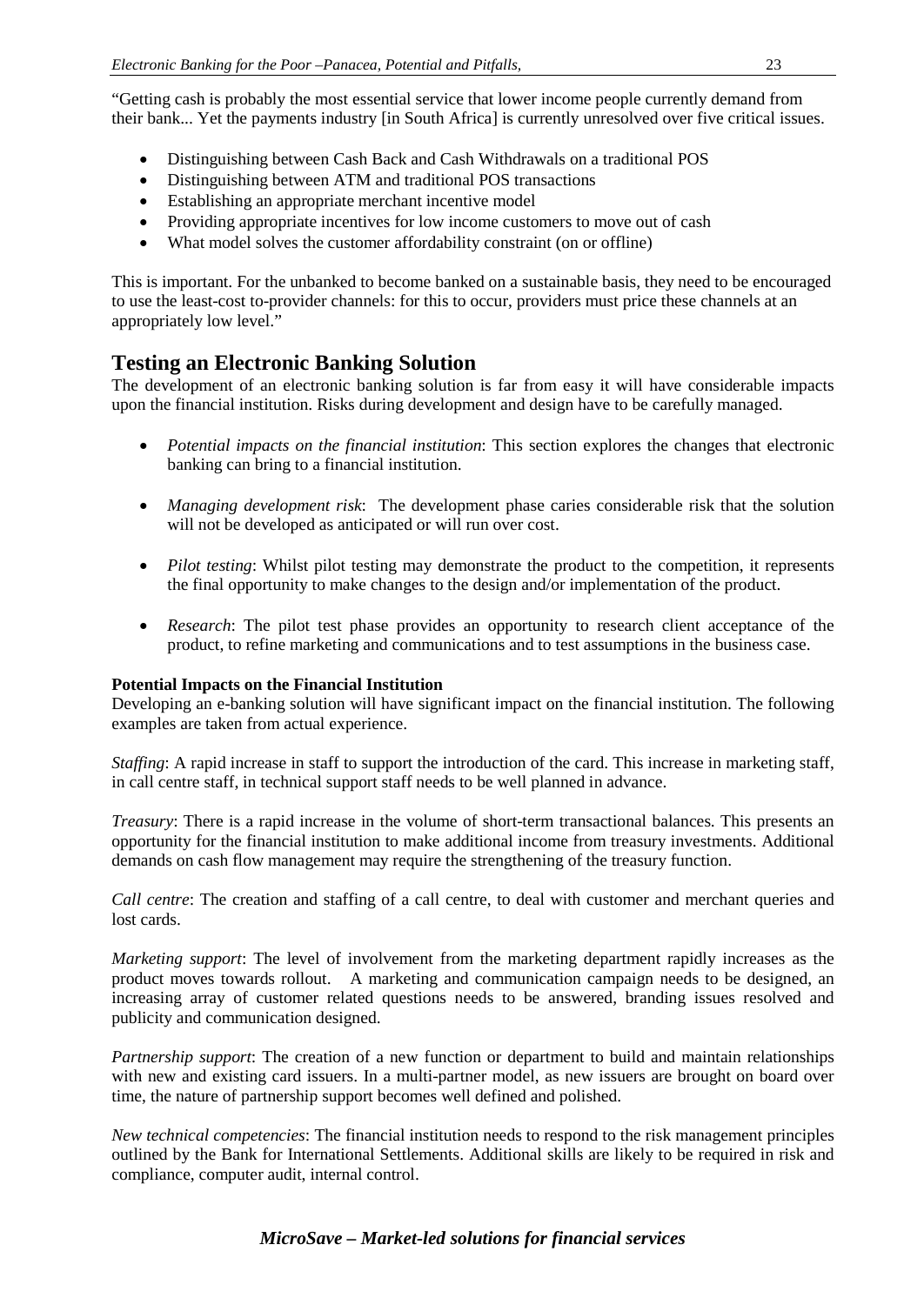*Systems development*: In many cases the introduction of e-banking requires strengthening of the back office systems. This can mean upgrading from bespoke or legacy systems to modern, comprehensive banking systems.

*Distribution*: Depending on the decisions made as part of the distribution strategy, the Bank may find it has to significantly increase staff to implement and support the rollout of the distribution infrastructure.

*Licences*: Operating the e-banking product may require the financial institution to obtain additional licences in order to operate the product as specified.

*Physical presence*: Electronic banking does not require the same physical infrastructure as traditional bricks and mortar banking. But it does require some physical presence. Precisely how this is to be achieved needs further investigation. According to one participant in the virtual conference…

"As we are discovering in our debit card pilot, customers demand access to a person from the institution with whom their account is housed even when there is an Agency relationship (between the Bank and their point of access). There is, and most likely always will be, a trust relationship required between a financial institution and their client relying on some face-toface contact. If anything, this is even more important in a low income rural segment where education is an important part of the service demanded. Trying to force customers to accept an arms-length/electronic relationship with their financial institution is unlikely to succeed, and innovative ways of satisfying their need for face-to-face contact and meeting cost efficiency objectives will need to be sought."

Chantal Storbeck, Teba Bank during the Virtual Conference on Electronic Banking for the Poor

#### **Managing Design Risk**

The Bank for International Settlement based in Basle has produced important risk management principles for Electronic Banking, which should guide both financial institutions and regulators in the development and operation of electronic banking systems. These are outlined below.

## **Basle Risk Management Principles for Electronic Banking**

- A. Board and Management Oversight
	- 1. Effective management oversight of e-banking activities
	- 2. Establishment of a comprehensive security control process
	- 3. Comprehensive due diligence and management oversight process for outsourcing relationships and other third party dependencies
- B. Security Controls
	- 4. Authentication of e-banking customers
	- 5. Non-repudiation and accountability for e-banking transactions
	- 6. Appropriate measures to ensure segregation of duties
	- 7. Proper authorisation controls within e-banking systems, databases and applications
	- 8. Data integrity of e-banking transactions, records and information
	- 9. Establishment of clear audit trails for e-banking transactions
	- 10. Confidentiality of key bank information
- C. Legal and Reputational Risk Management
	- 11. Appropriate disclosures for e-banking services
	- 12. Privacy of customer information
	- 13. Capacity, business continuity and contingency planning to ensure availability of ebanking systems and services.
	- 14. Incident response planning.

**Box 4: Basle Risk Management Principles for Electronic Banking** Source: Bank for International Settlements (2003)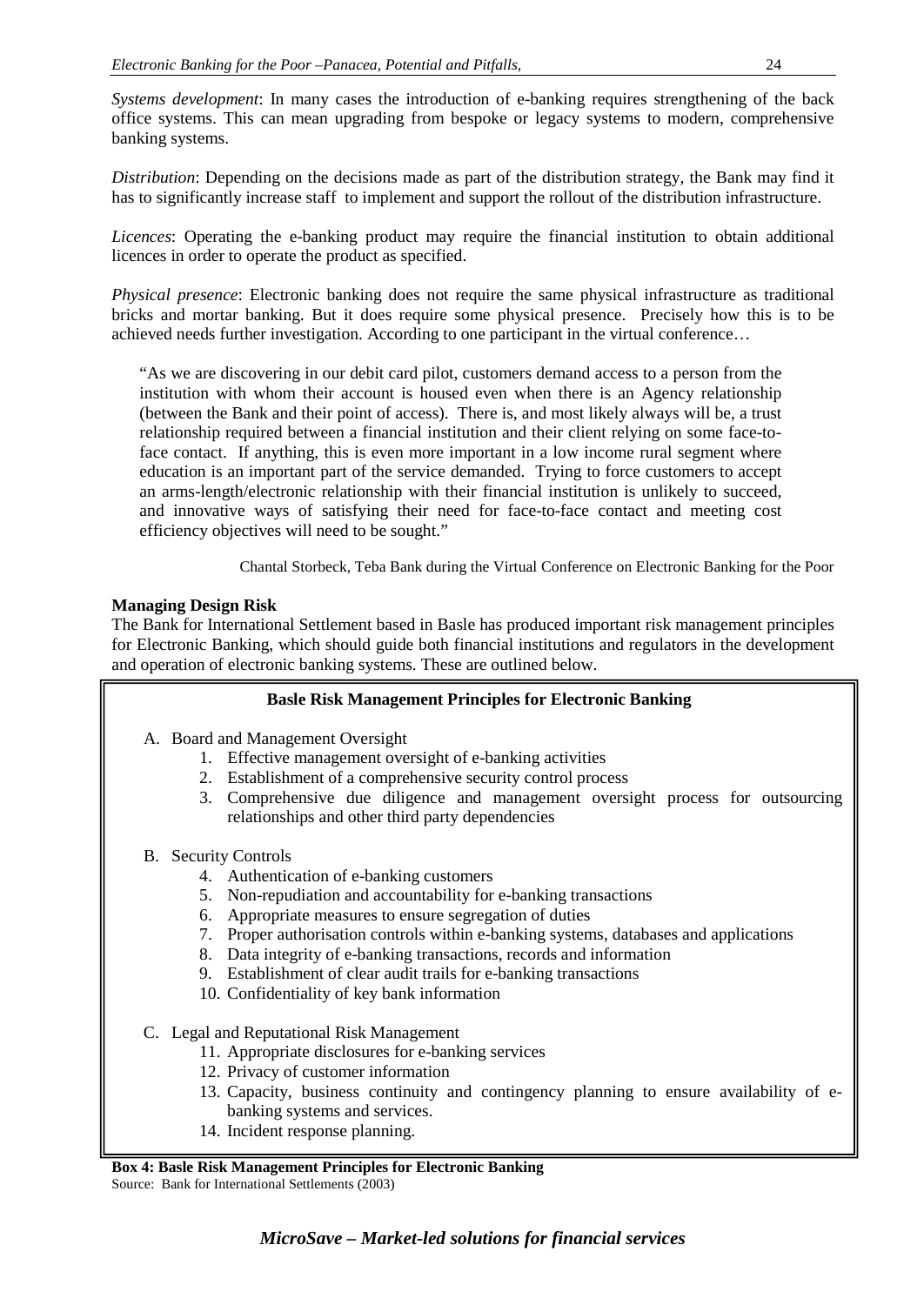Although they create an important reference framework, the Basle guidelines fail to elaborate on the product development risks inherent in developing an electronic banking solution. The following shortlist is created from the experience of *MicroSave* in assisting financial institutions to build successful solutions.

*Cost overruns*: Given the highly technical nature of electronic banking, and the difficulty of foreseeing technical challenges, electronic banking projects are highly prone to cost overruns.

*Overdependence on key staff*: Key technical and operational staff become critical to the successful completion, piloting and operation of the electronic banking solution. Systems architects develop a detailed knowledge of the technical and operational dynamics of the system that becomes difficult to replace.

*Scope creep*: Due to the rapid pace of change in the electronic banking industry, combined with growing understanding within the institution of the potential of electronic banking, changes in product design during the development phase are highly likely. This tendency for the scope of the product to increase over the development phase needs to be very carefully managed to ensure that priorities are delivered on time.

*Marketing promises*: Electronic banking products provide marketing departments with a perfect opportunity to oversell potential banking solutions. Technical teams, enthusiastic about the potential of product enhancements, promise the delivery of required improvements to the product, but frequently fail to deliver on time. Unless carefully managed, rapidly growing expectations for the product can create a substantial reputational risk for the bank.

*Mis-timing product launch*: Given the continuing evolution of an electronic banking product, the temptation is likely to be to launch the product as early as possible. However, this may not be wise, if it means that key functions that should be associated with the e-banking product are not available. In this context a key function is one that influences the profitability of a key business case.

*Pricing the product incorrectly*: It is very easy to price the product incorrectly by maintaining incorrect assumptions about customer transactional behaviour in the financial model.

*Competitive risks*: To reach large numbers of clients, e-banking initiatives need to be interoperable. However, competing financial institutions are unlikely to welcome extending interoperability to a newcomer, who has not invested substantially in expanding the overall electronic banking infrastructure.

*Resource constraints*: Successfully developing an e-banking initiative is likely to demand much greater human resources from the financial institution, than initially anticipated. Product development will impact on every part of the institution.

*Project management and prioritisation*: An electronic banking solution, can become incredibly complicated --placing multiple demands upon the financial institution and other partners working on the solution. Managing priorities, timelines and responsibilities is a full time, professional responsibility. Careful phasing of deliverables and managing inevitable demands to increase functionality are vital.

*Focus on client value proposition*: Electronic banking products must focus on what customers' want rather than what we can provide.

# **Pilot Testing**

Developing an electronic banking solution is one of the most challenging and potentially costly activities that a bank can undertake. The financial model is built on multiple uncertainties. The development path contains significant risks. To manage for risk and uncertainty *MicroSave* strongly recommends that E-Banking solutions are properly pilot-tested before they are rolled out to a significant scale. Pilot testing should bring the following benefits: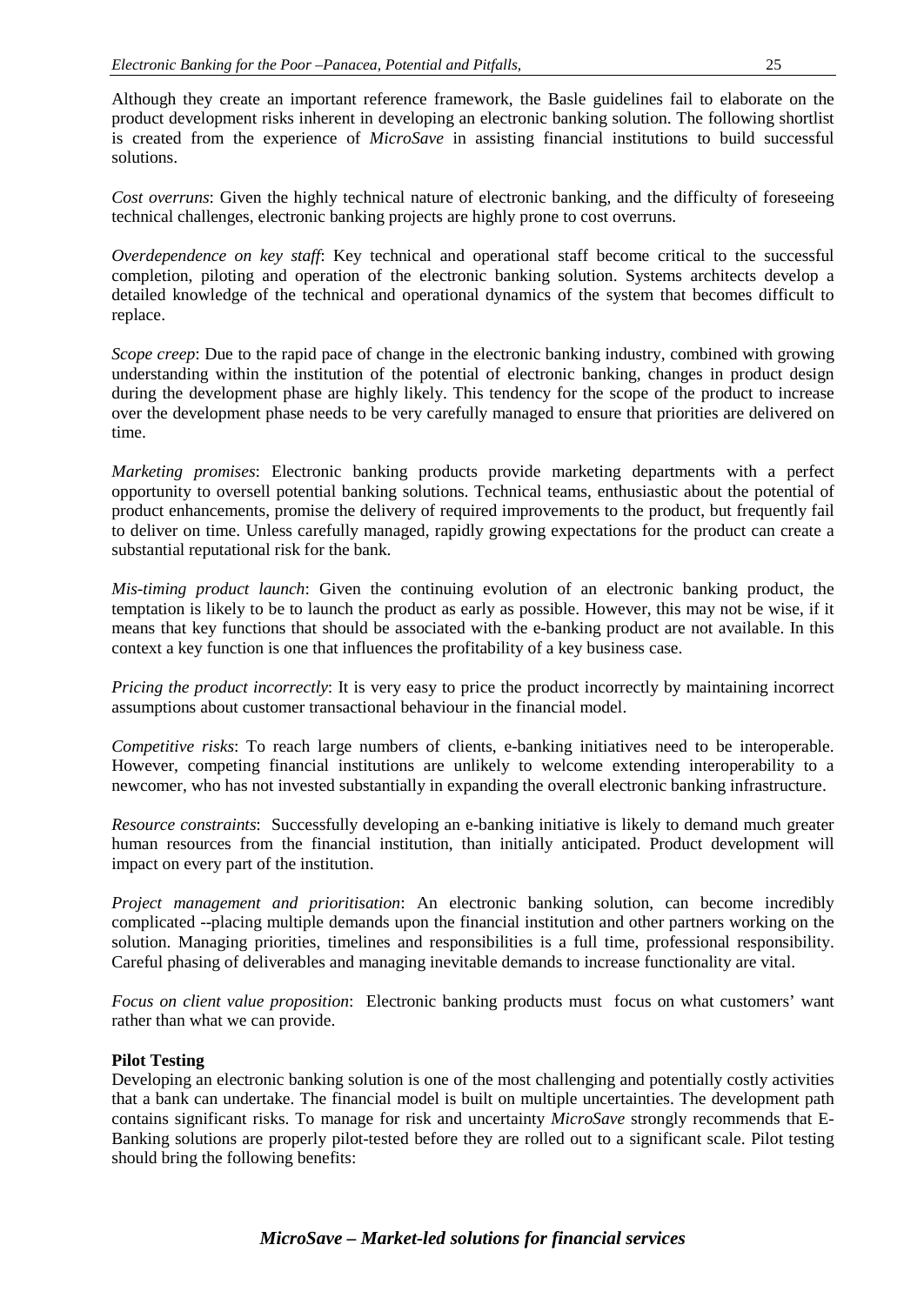- *Cost control*: While developing a palm pilot based solution is relatively inexpensive, developing a fully -fledged electronic banking solution can be extremely expensive. To date Teba Bank in South Africa has spent more than US\$ 3.5 million developing its solution and this is much cheaper than most.
- *Determine customer behaviour*: Paper based research can only provide indications of customer behaviour and acceptability. While these indications are vital for initial product design and refinement there is no substitute for actual experience.
- *Train issuers*: If the solution envisages issuing cards through third parties (such as microfinance programmes), then pilot tests provide valuable lessons in how to train issuers in issuing cards to customers and in properly explaining and demonstrating product features.
- *Developing training and communication materials*: Developing and testing training materials for use at different points within the network. This could include separate training and communication packages for branch staff, issuers, merchants, and customers.
- *Develop support capacity*: Pilot tests provide an ideal environment to determine the type of support capacity needed, the nature and structure of any call centre, the number, nature and types of queries that are made.
- *Testing partnerships and refining product offering*: Pilot tests provide an opportunity to test and develop partnerships with each co-brand issuer. Even when the pilot test is no longer necessary for the host, a modified pilot may still be required as a learning curve for each co brand issuer.
- *Allowing time for product offering to finalise*: The pilot test allows the financial institution to finalise the product prior to launch. Additional features may be necessary, or additional controls may have to be added. It is easier and less expensive to add these to the original product offering than to add them later.
- *Risk mitigation*: Whilst pilot tests are useful in testing for risks mentioned by the Bank for International Settlements, pilot tests primarily reduce operational risks, and allow the creation of appropriate risk mitigation strategies.
- *Refining the Distribution Strategy*: Pilot tests generate valuable information on customers and merchant behaviour that can be used to refine the existing distribution strategy.

## **Research**

Appropriate market research is essential given the uncertainties and complexities associated with developing a successful electronic banking initiative. In several failed initiatives in the microfinance community insufficient attempts were made to understand customer preferences and to justify variables in the business model. Some common research issues are presented below:

*Product design*: A whole range of customer-focused questions must be asked at the concept design phase. What financial needs of the end user are being addressed by the e-banking solution? What product features would encourage the customer to use the solution more frequently? What reactions do potential clients have to the probable product features? How does the product compare with similar products being offered by competing institutions?

*Number of transactions per month by type of transaction*: Many e-banking initiatives are based around a transaction revenue model. However, estimating the number of transactions per month from an average user is difficult and subject to wide variations. Expressed willingness by potential customers to use a particular payment mechanism does not mean that they will use that mechanism in preference to cash.

*Potential market size*: The first question typically asked of marketing departments is one of the most difficult to answer and that is the potential market size for an e-banking initiative. The potential market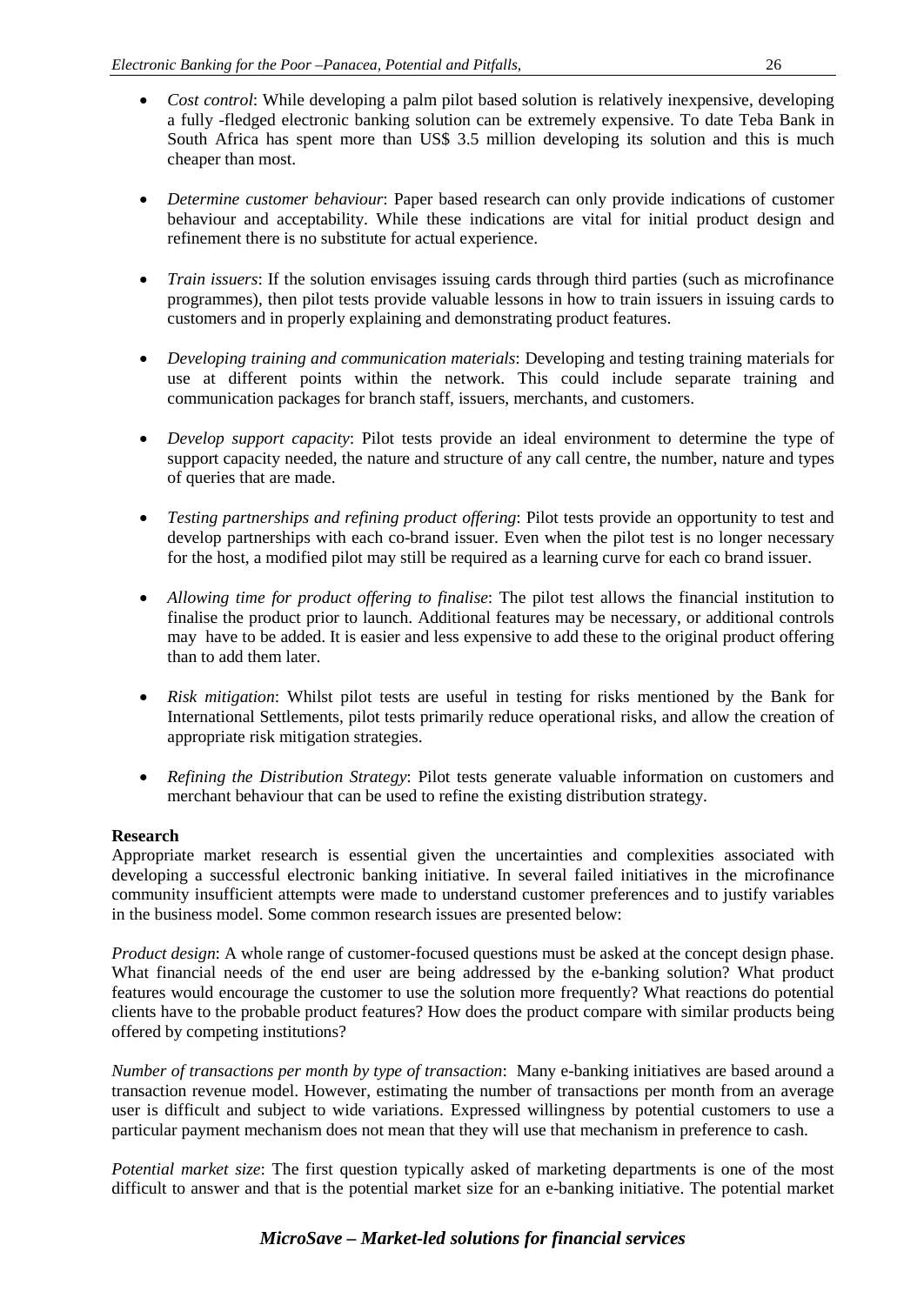size supports the investment decision. However, market potential rarely equates with the actual market secured, and it is actual penetration into the available market that matters.

*Dormancy*: Financial institutions try to ensure that there is a low level of dormancy associated with an electronic product. However, without actual data, a data-warehouse and data mining by customer type, this may be difficult to predict.

*Customer satisfaction*: Ongoing research needs to be carried out during pilot tests to ensure that the product offered is meeting the requirements of the end user and other stakeholders, as it is at this point that the product offering and communication issues can most easily be addressed.

*Business case development*: Market research is needed to establish the validity of the business cases presented to different partners in the e-banking initiative. Ensuring that each partner is earning a return is essential to long-term success.

*Segmentation*: Customer behaviour is likely to vary by market segment. For example, the most common transaction for unemployment insurance and pensions payments is the withdrawal of cash, while the most common business to business transaction is likely to be a transfer of value. Understanding the nature of customer behaviour in each segment allows appropriate differential pricing.

*Frequently Asked Questions*: Responding to Frequently Asked Questions with the most appropriate answer can significantly increase the usability of a solution. The marketing department should produce Frequently Asked Question guides targeted at different stakeholders: call centre staff, issuers, merchants, and customers.

*Testing of brand perceptions*: The initial uptake of the card is likely to be influenced by the strength of the brand of the financial institution supporting the card, or the co-branded partner. Over time, after rollout, the brand of the e-banking solution will generate customer perceptions on its own account. For example, the Visa brand is so strong, that it does not really matter which bank issues the Visa card.

## **Potential Costs of Pilot Testing**

*Competition*: Pilot testing a product allows an institution to finalise its e-products, and it allows the competition time to think through and to develop a competitive response. Or so the argument goes. However, in practice the competition is likely to know about the product you are developing if switch mechanisms are being used, as detailed testing of potential transactions will happen during the technical pilot test phase. Secondly, the gestation period for new e-banking solutions is normally so long that the institution will have time to roll out its product before the competition has developed a response.

#### **Technical Testing Verses a Commercial Pilot Test**

During the development process, the functionality of the e-banking solution will be tested to ensure that the solution works as required. This is a technical test and is a normal step in the development of any information technology system.

A commercial pilot test goes much further and tests not *feasibility* i.e. are things possible, but *viability* i.e. is the product likely to be commercially viable and if not what should be done to improve the viability of the product.

A technical test will have established precise parameters that are being tested, whether this particular functionality works, whether the switch is operational and is returning the correct values. Testing follows a strict and controlled testing regimen. Testing proceeds in a linear fashion.

Likewise a commercial pilot test is measured against goals, but goals, which are designed to test viability. In an e-banking pilot test these could include:

- Likely profitability through testing key assumptions on
	- o Transactions behaviour
	- o Merchant behaviour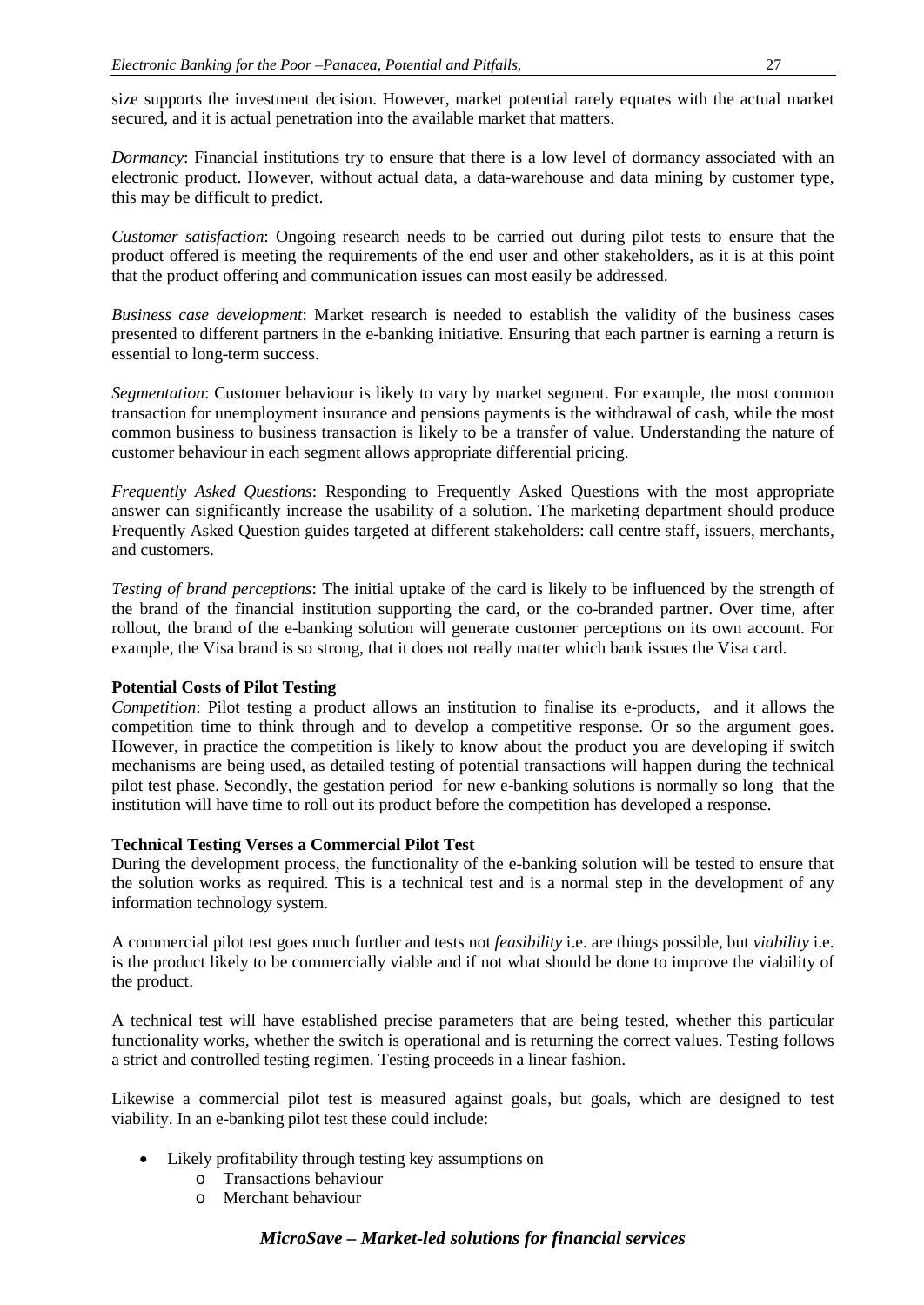- o Levels of dormancy
- Level of customer satisfaction with the product
- Competence of issuers
- Ability of the Call Centre to handle issues arising

# **Models for Microfinance Programmes**

This paper is focused primarily at institutions that have the capacity to develop a large-scale electronic banking initiative. However, given that microfinance programmes are focused on the low-income market what role remains for microfinance programmes?

Perhaps the first question that microfinance initiatives should ask is: "Should we develop an electronic solution?" ASA in Bangladesh is still using simplified manual systems that have enabled them to grow to serve more than 2 million clients, at a cost to portfolio ratio of only 8%. It is one of the most efficient microfinance programmes in the world.

Establishing the case for electronic banking is not always simple. Failed pilot tests in India and successful initiatives, like Safesave's PDAs, have demonstrated that cost saving for the institution is not a sufficient reason to invest in electronic banking. The case for an electronic banking solution needs to be developed from a customer perspective. The value proposition needs to be carefully designed after careful client led research.

Unless the MFI opts for a more modest investment in personal digital assistants, the e-banking initiative will need to develop either a) a large number of clients willing to pay an annual fee for the service, or b) will have to generate a large enough volume of transactions to generate positive returns. Does the MFI have a significantly large client base to generate such revenues?

The next decision relates to the strength of the existing back office systems. Many MFIs have weak back office computer systems, which will make moving beyond introducing PDAs very challenging. In such cases the MFI should first consider further strengthening its banking systems before it moves further.

With a good back office system, the MFI needs to consider its options. The following is a non-exhaustive list of possible options.

- Option 1: Personal Digital Assistants
- Option 2: Credit scoring for micro-loans
- Option 3: Microfinance programmes as issuers of their own cards through a wider initiative
- Option 4: Microfinance programmes operating low-end closed loop ATM systems
- Option 5: Groups of Microfinance programmes implementing a focused programme

The first two options, using PDAs and adopting credit scoring, are aimed principally at improving efficiency and effectiveness and are relatively low cost. Credit scoring should enable a greater number of potentially higher performing loans to be processed more quickly.

Option 3 (with MFIs taking part as issuers of their own cards through a wider initiative) is an approach which is currently being taken by a number of MFIs including Opportunity International Bank in Malawi (which is participating in Malswitch) and Beehive in South Africa (which is currently testing Teba Bank's A-Card). This option has a number of potential advantages:

*Controlled development costs*: Considerable sunk costs have already been invested by the financial services partner<sup>[8](#page-27-0)</sup> in developing the solution.

<span id="page-27-0"></span><sup>&</sup>lt;sup>8</sup> The financial services partner could be a licensed financial institution or it could be the provider of the switch / back end processing mechanism.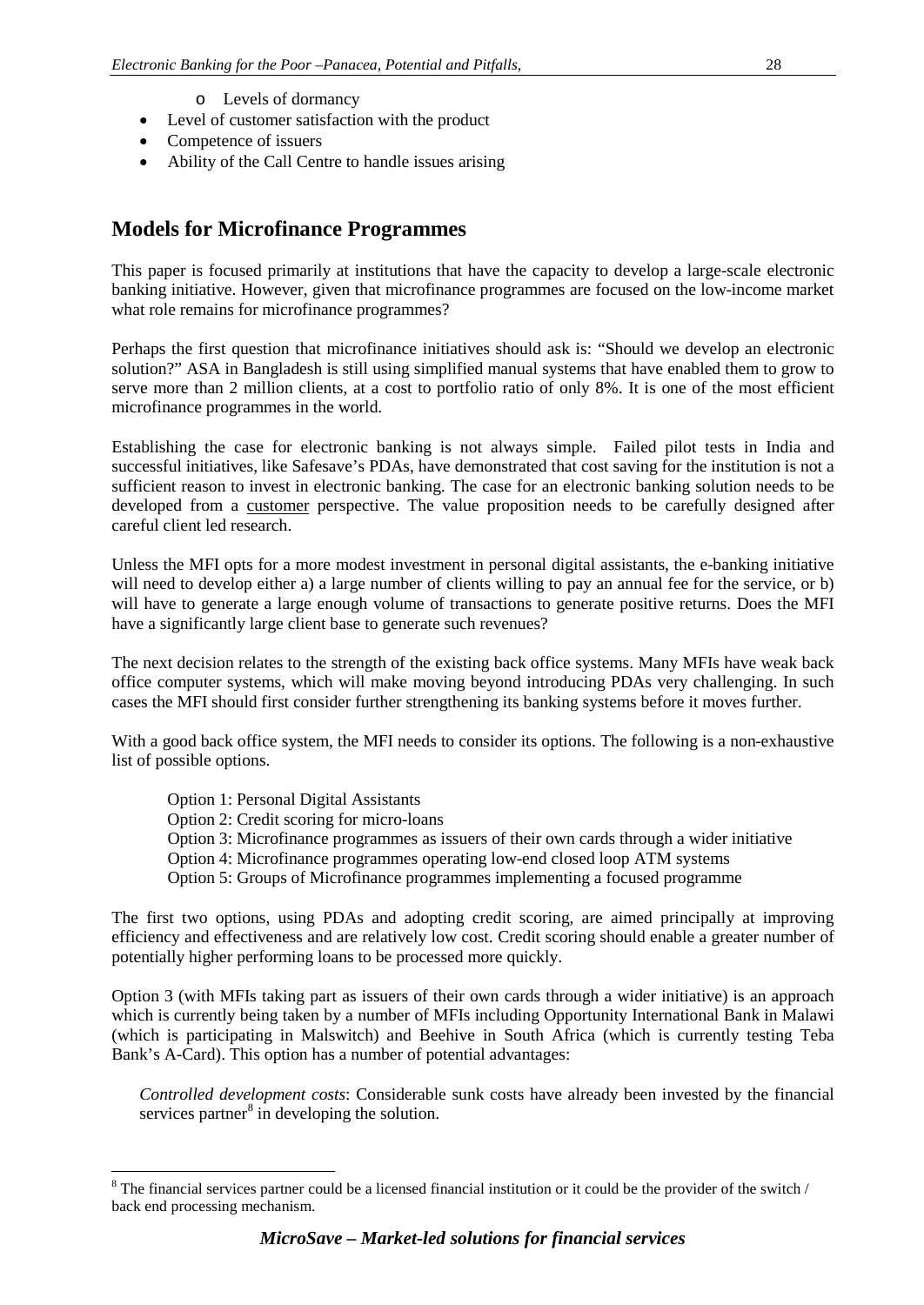*Quicker development time*: With good back office systems, and the transaction processing being performed by the financial services partner, there is much faster development time for the microfinance programme than would be possible if it were to develop its own solution.

*Banking licences*: The initiative takes place with a partner bank, which may be necessary for legal, operational and risk control reasons. The central bank is likely to require the ultimate holder of deposits to be a licensed deposit taking institution. It may also be necessary for a partnering financial institution to have licenses for electronic funds transfer.

*Improved features*: The MFI and/or its customers should be able to access additional features which the MFI would have lacked resources to develop had it developed the solution internally. This includes the ability to offer Visa Electron or Maestro branded cards, access to ATMs and a much larger distribution network.

*Co branding*: Co branding with the financial services partner, especially if the partner is well known and respected, is more likely to communicate to customers that the MFIs e-banking initiative is a serious endeavour that it is well supported and therefore trustworthy.

*Improved control of risk and recovery*: Introducing an electronic banking product brings serious security concerns related to fraud and error. Partnership with a financial service provider allows the MFI to concentrate upon its core mission of serving its customers, while relying on the skills and experience of the financial service provider in controlling for fraud and error.

Option 4 requires MFIs to have a closed loop ATM infrastructure, which could at a future time be linked to other ATM networks through switches. Under this option MFIs would put in a network of ATMs for their own customers. To date this has only been attempted by larger MFIs in Latin America such as Prodem. However, decreasing prices of technology are likely to make it viable for larger MFIs (specifically those with a savings license) to introduce their own ATMs. Unfortunately, people in all countries do not trust ATM deposits, so it is much less likely that a loan focused programme will be able to recoup ATM costs using ATM deposit facilities.

Option 5 is the potential for groups of MFIs to share the costs of developing a solution. Hewlett Packard is currently testing this approach in Uganda. It is too soon to determine any generic lessons from this experience. It remains to be seen whether the focus on obtaining operational efficiencies in two out of three of the microfinance institutions will be strong enough to drive this option forward.

#### *An Alternative Evolutionary Approach*

Mark Steale of Safesave provided a possible evolutionary approach to developing e-banking services during the Virtual Conference on Electronic Banking for the Poor".

"The first step would be for an MFI that uses a handheld device (or one like a Post Bank that takes walk-ins) to substitute debit cards for the client passbook. Convincing clients to accept the debit card technology should be easy if the MFI offers convenient access to the savings, and the client gets a chance to 'test' the system a couple of times before taking a lot of risk. If the cards offer security features, such as the client's picture, a personal identification number, and a chance to verify balances (that could occur through the handheld device), it should be an easy sell.

However at this early stage the debit cards are still just a 'passbook': the client uses them to deposit and withdraw money from the MFI itself. This idea is important : In a context where ATM and POS access points are limited, clients' savings will be relatively illiquid if the MFI fails to offer a high quality, plain vanilla deposit/withdrawal service in which the whole system is anchored.

Once sufficient clients are drawn into the system, the MFI would take the second step of looking for ways to partner with bigger players to use established infrastructure. I can imagine an MFI gaining access to established ATM networks, and perhaps acting as an agent for the proliferation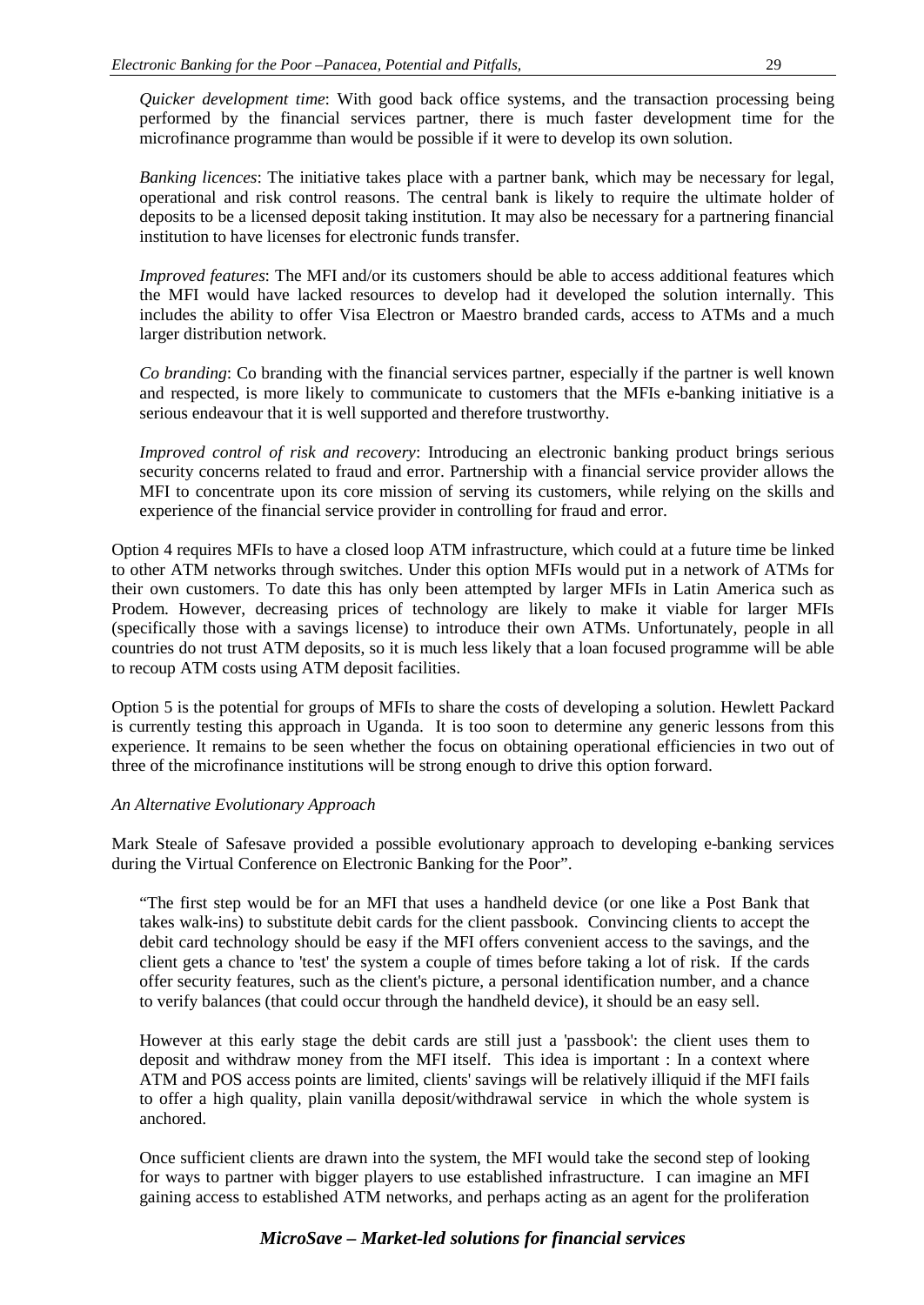of POS devices. Clients would not view transaction costs associated with these new e-banking options as a negative, as long as they were optional additions to convenient cash withdrawals from the MFI, rather than a substitute for them.

Following this conservative approach would keep the MFI on solid ground with its clients, whether or not the debit cards ever resulted in significant access to e-banking solutions. In other words, the MFI does not bet the farm on e-banking; it simply invests early in the technology of debit cards to be able to tap into convenient e-banking options as they move downmarket. In the meantime the MFI enjoys a convenient and secure means to disburse loans to its clients, and an opportunity to familiarize itself with new technology through the internal use of the cards. In the long run, there is good potential for clients to be able to travel about with a card, rather than a lot of cash in their pockets - a major reason to be banked."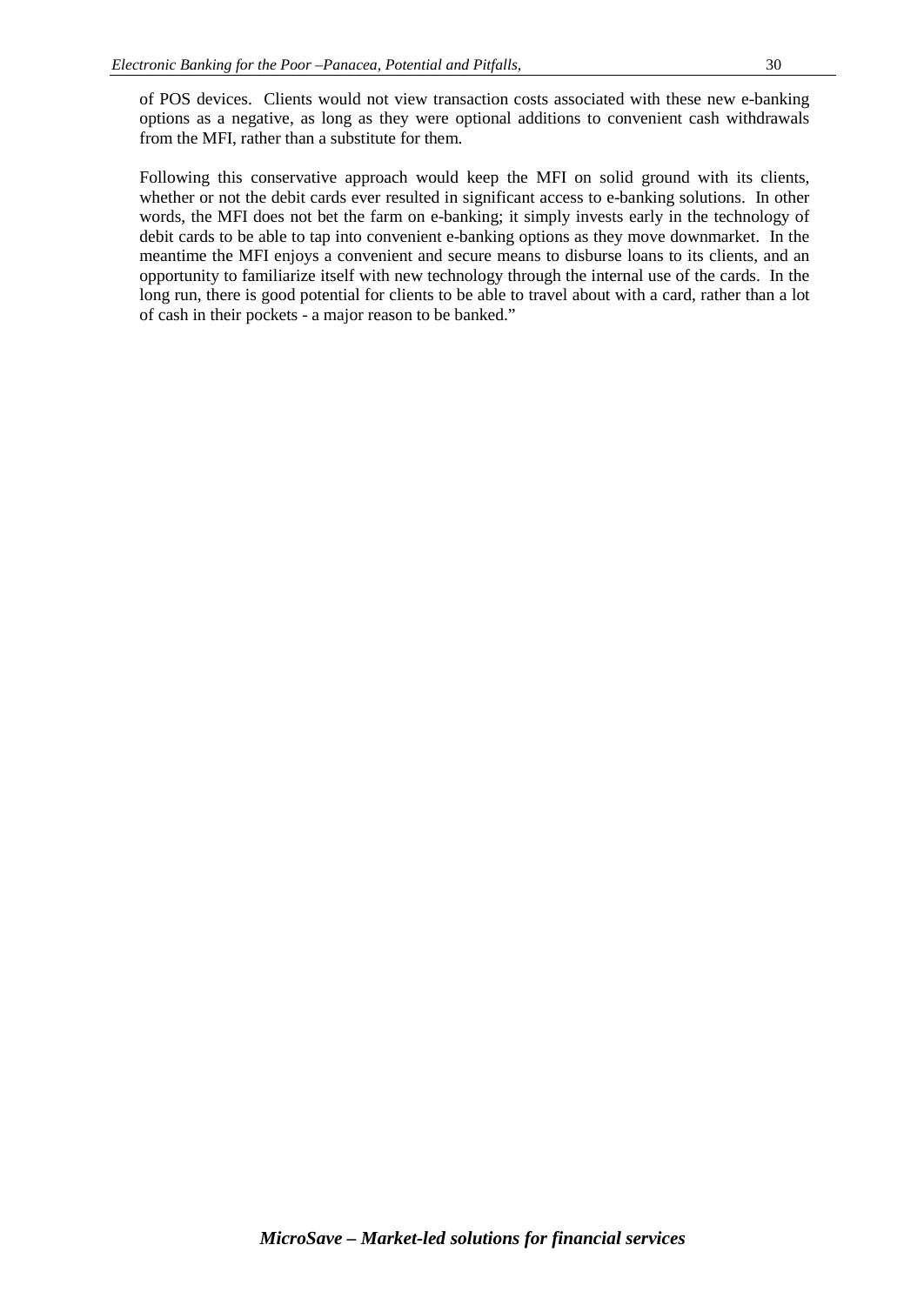# **Mini Case Study: Ferlo MEPS**

Ferlo MEPS is a partnership between Byte Tech and Ferlo in Senegal aimed at providing an electronic payments system to a network of MFIs. The system is being tested from March 2004 for eight months. The test will include, four MFIs, ACEP, CMS, PAMECAS, PAM-AGETIP, 1,000 card holders, 20 POS devices, 2 ATMs and four reloading points.

The Ferlo MEPS system is expected to provide easier liquidity management, enhance institutional image, and reduce the risk of theft and to federate branches and merchants. It will allow MFI clients to make deposits and withdrawals at any branch, and will allow the MFI to centralize credit decisions.

External partners include

- @fricajuris Consulting, who is ensuring appropriate security and legal compliance,
- Mazars, who is ensuring reliability and transparency of information and who will develop a business plan for the next phase of the project
- Remix who will carry out research and evaluate impact.

The basic business model is designed around revenue sharing, with 80% going to Ferlo who will maintain and expand the infrastructure, and 20% going to the partner MFI.

| Services                | <b>POS</b> Terminal | <b>ATM</b> | Cybercafe |
|-------------------------|---------------------|------------|-----------|
| Payment                 | ŏ                   | ŏ          | గ         |
| Recharging e-purse      | ă                   | ă          |           |
| Recharging account      | ă                   |            | ă         |
| Cash withdrawals        |                     | ŏ          |           |
| Cash deposits           | ă                   | ă          |           |
| Non financial services  | ŏ                   | ă          | ă         |
| Health insurance        | ŏ                   |            |           |
| Sale of prepaid airtime | ă                   |            |           |

The MFI will pay subscription fees of approximately \$2,270 and annual maintenance and management of \$1,360. MFI clients will need to purchase the Smart Card for approximately US\$ 9.

# **Ferlo fees and charges**

|                                   | US\$ |
|-----------------------------------|------|
| Payment by merchant               | 0.60 |
| Remote recharge of e-purse        | 0.40 |
| Remote recharge of client account | 0.40 |
| Cash withdrawals                  | 0.40 |
| Cash deposit                      | 0.40 |
| Medical insurance                 | 1.00 |
| Sales of prepaid airtime          | 0.70 |

*Monitoring*: Of client utilization, and by number and types of transactions. Customer satisfaction will be measured along with customer waiting time.

**Based on a presentation by Ferlo MEPs to the Africap Seminar (Nairobi 2004)**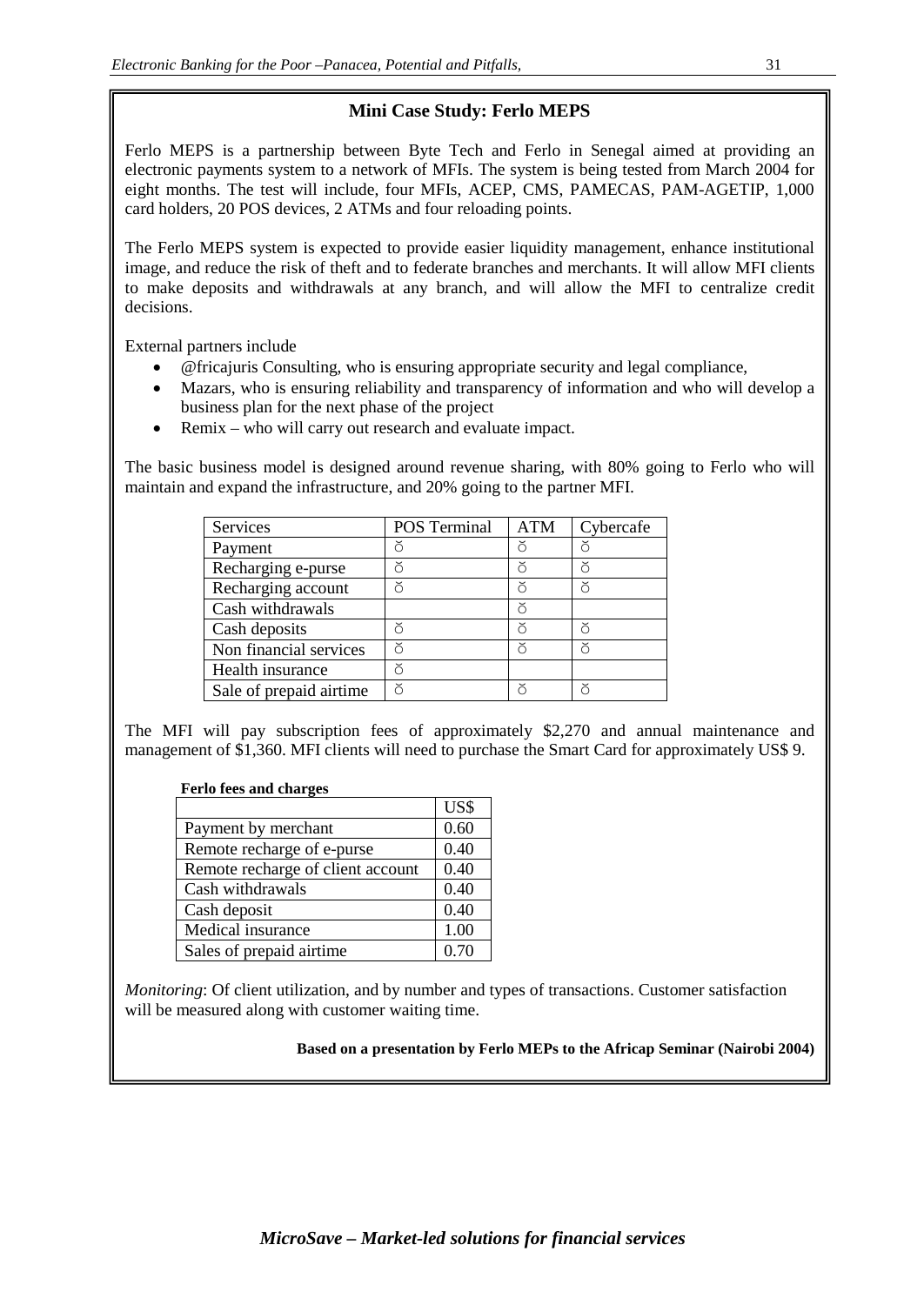# **The Case for Donor Subsidy**

During the Virtual Conference David Porteous of the FinMark Trust asked the question "Does e-banking (if we understand it to mean new channels) not offer the prospect of substantial, if not massive, progress in banking the poor, provided certain thresholds are met". What are the general conditions that would need to be met?

"One common characteristic which I believe needs careful thought is that both cell phones and bank accounts are subject to strong network externalities i.e. the more users plugged in, the greater the value proposition for each user. For banking, this is especially true for small personto-person payments which we find are so pervasive in South Africa (let alone widespread government-to-person payments in the form of small regular grants). To benefit from these network externalities, you need a sudden massive increase in subscribers; small pilots often fail because the real value proposition to users is not demonstrated when the network is small. Is this not underlying what we are seeing with the slow progress of some of the micro-finance ebanking experiments?

Hence, a derived question is then whether there is a case for governments or donors to back a massive push in this area (e.g. on e-banking literacy, or subsidizing origination of new accounts) e.g. covering initial fixed costs to get lower marginal costs of wider roll out.

A final comment: the effects of such a push could be very disruptive on existing banking systems – this is perhaps why incumbents and regulators are not often keen. But are we condemned to slow, incremental processes of growth; or is there still a real leap-forward opportunity in new technology for banking?"

David Porteous during the Virtual Conference on Electronic Banking for the Poor

Thinking through the case for donor subsidy, it is possible to derive general principles.

- *Principle 1*: Donor subsidies should focus on building shared infrastructure and consider scalability
- *Principle 2:* The recipient institution should cover the recurrent costs of the e-banking initiative
- *Principle 3:* A careful cost-benefit analysis should be conducted before an e-banking initiative is launched
- *Principle 4*: There is a considerable amount that can and should be learned from the successes and failures of existing and previous initiatives. Donors should document this experience.
- *Principle 5*: There is a potential role for donors to help governments understand and develop appropriate policy environments in which electronic banking initiatives would flourish.
- *Principle 6:* Donors can invest in promoting e-literacy

Discussing each of these points in turn

*Principle 1:* Donors subsidies should focus on building shared infrastructure and consider scalability

Despite achieving some success, several e-banking pilot tests have not been scaled up or continued. "The key lesson from these pilots is that they did a great many things (on a subsidised basis) which could not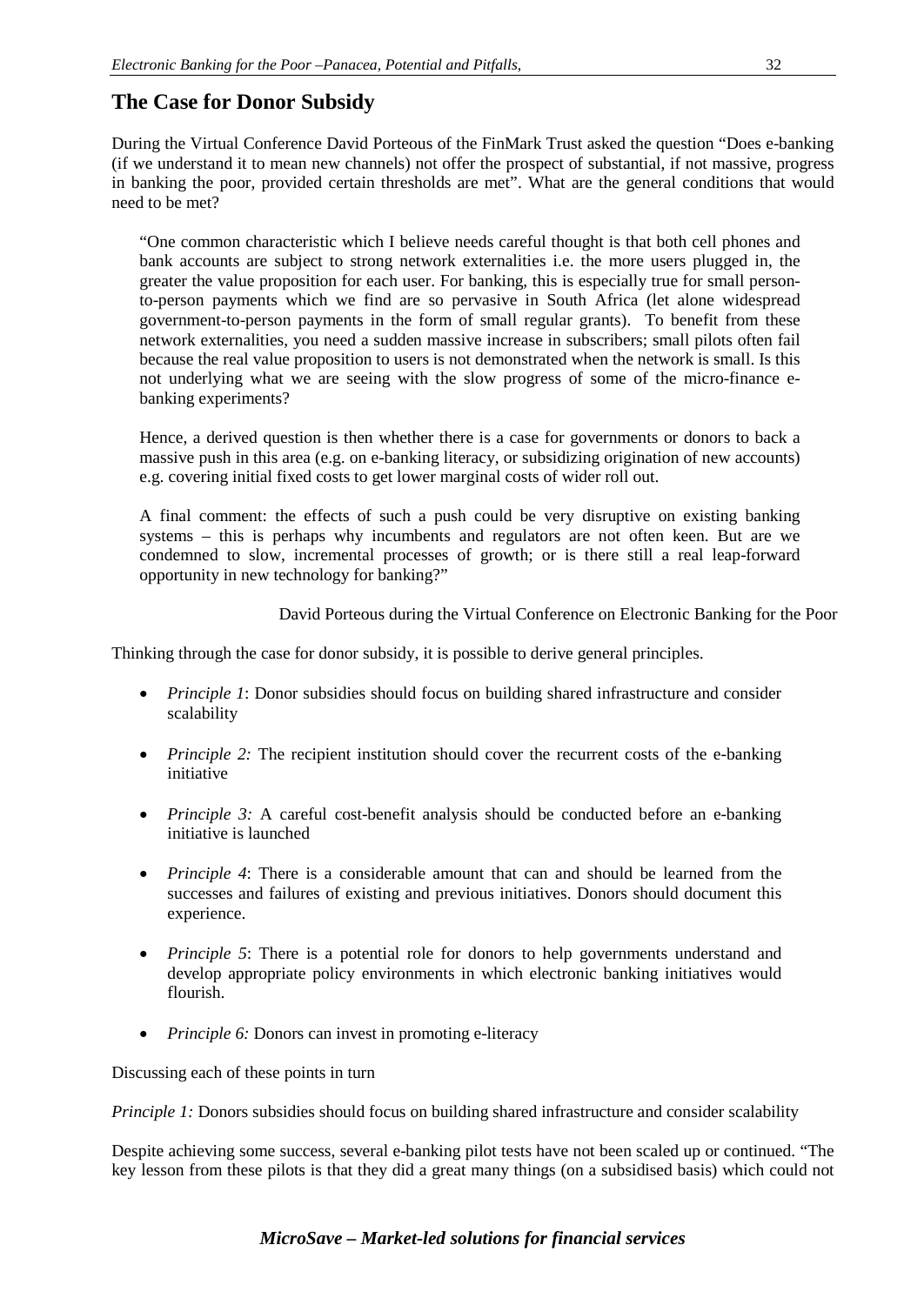be subsidised on a large scale". In other cases donors have invested substantial funds in designing a proprietary solution, which cannot be replicated beyond the institution that has obtained the solution.

*Principle 2*: The recipient should cover the recurrent costs of the e-banking initiative

The e-banking initiative should be sufficiently profitable to cover recurrent costs of the e-banking initiative. Profitability should build to such a level that the institution covers the full cost of depreciating the e-banking infrastructure or its portion thereof. In practice this means for many e-banking initiatives that low cost will need to be built in from the design phase… low cost at all levels of the infrastructure. The transaction has to be extremely efficient and highly automated.

*Principle 3*: A careful cost-benefit analysis should be conducted before an e-banking initiative is launched

This essential step ensures that the solution being proposed has been properly conceived and designed, considering infrastructure, scalability, customer value proposition, likely costs and revenues. If a donor were investing in developing a major sole or parallel infrastructure, the potential impact on the wider banking system would have to be considered. The cost benefit analysis should include (a) traditional cost/benefit (b) potential for increase in systemic risks (c) potential impact on access to financial services

#### *Principle 4*: Documenting successes and failures

Compared to the hundreds of millions of dollars that have been invested in electronic banking initiatives to date, preparations for the virtual conference revealed a surprising lack of hard documentary evidence of either success or failure. Yet it is essential to fully document cases of success and failure to ensure that new initiatives benefit from a growing body of knowledge and build ever-greater chances for success.

#### *Principle 5*: Policy and Regulatory environments

The case of India documented in ICICIs study "Extending Banking Services to the Poor" most clearly demonstrates the importance of having an appropriate regulatory and policy environment. In another example, the case of Malaysia, government policy requiring retailers above a certain size to install point of sale devices had a significant influence on card uptake. However, ultimately, David Porteous' contention that "the effects of (a big) push could be very disruptive on existing banking systems", may be *the* bigger issue which requires careful thought.

#### *Principle 6*: Promoting e-banking literacy

The supposition is that the un-banked will need to be encouraged to see the new system as a safe and convenient mechanism. Due to higher levels of illiteracy among the un-banked, innovative mechanisms for disseminating information will have to be developed and propagated. Interestingly enough there is a precedent for public investment in promoting e-banking literacy. As part of a campaign to encourage federal benefit recipients to use electronic funds transfer payments into low cost bank accounts

**"**the [US] Treasury has begun a national grassroots education campaign to explain the benefits of direct deposit to federal benefit recipients who do not have bank accounts." Michael Stegman (1999)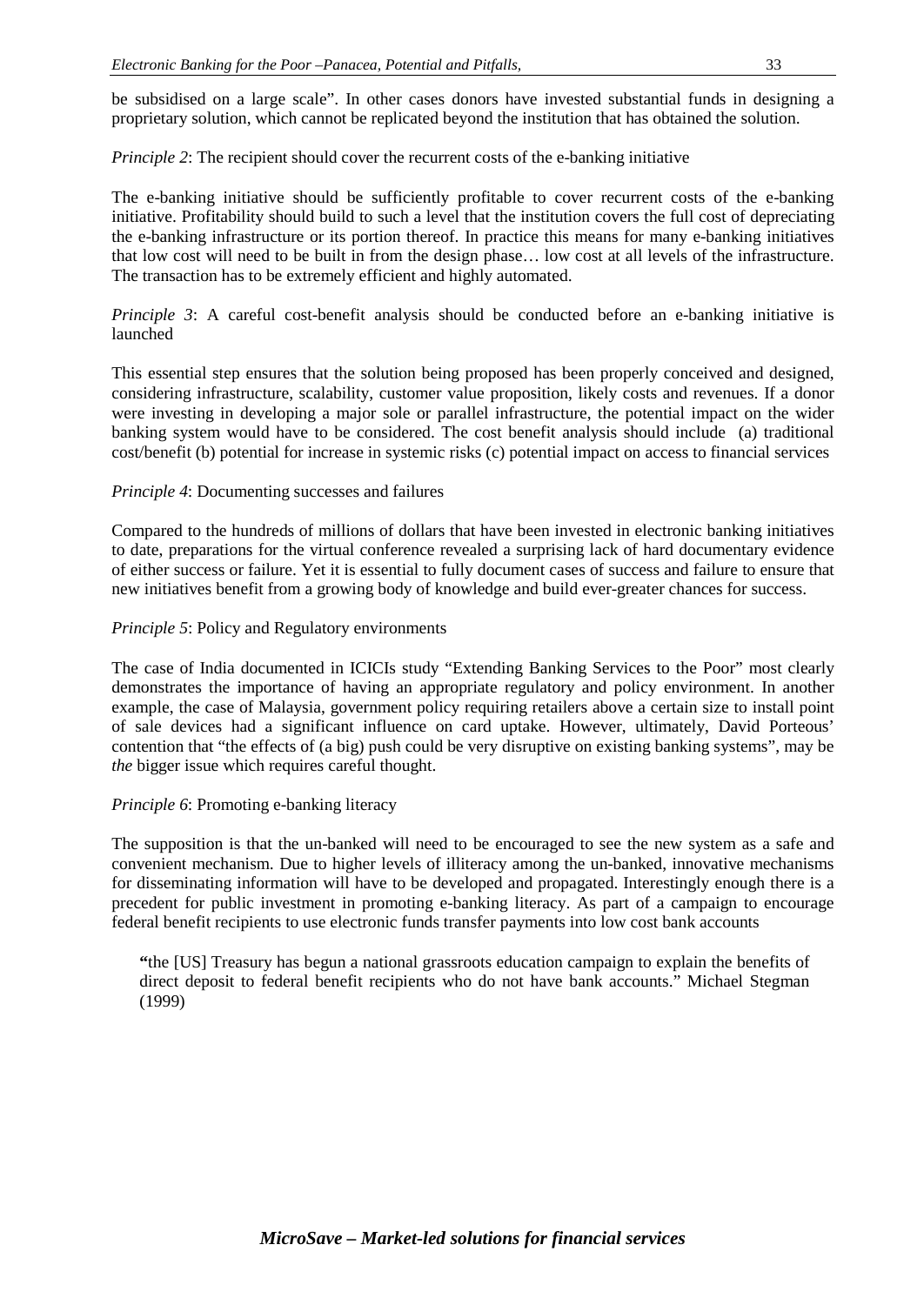## **Bibliography**

**Assad Hanny**, "Älternative Delivery Channels", Presentation to the Africap IT and Microfinance Seminar, Nairobi Kenya April 2004

**Banco Solidario**, "An approach to technological innovation", Presentation to the Africap IT and Microfinance Seminar, Nairobi, Kenya, April 2004

**Balachandher,** Krishnan Guru**, Santha Vaithilingham, Norhazlin Ismail and Rajendra Prasad**, "Electronic Banking in Malaysia: A Note on Evolution of Services and Consumer Reactions", available on [www.microsave.net](http://www.microsave.org/) (undated)

**Basel Committee on Banking Supervision**, "Risk Management Principles for Electronic Banking", Bank for International Settlements, Switzerland, July 2003

**Campion,** Anita and Sahra Halpern, "Automating Microfinance: Experience in Latin America, Asia and Africa", *Microfinance Network Occasional Paper No. 5*, USA, 2001

**Claessens**, Stijn, Thomas Glaessner and Daniela Kligebiel "Financial Sector Discussion Paper No.7 - E-Finance in Emerging Markets: Is Leapfrogging Possible?", World Bank, 2001

**Digital Dividend,** "What Works: Prodems FFP's Multilingual Smart ATMs for Microfinance", World Resources Institute, 2002

**Ferlo MEPS**, "Introducing Smart Card Technology to MFIs", Presentation to the Africap IT and Microfinance Seminar, Nairobi, Kenya, April 2004

**Frederick,** Laura I, "Interactive Voice Response (IVR) Technology", CGAP IT Innovations Series, *CGAP*, USA 2003

**Ketley,** Richard and Ben Duminy, "Briefing Note #21, Meeting the Challenge – The Impact of Changing Technology on MicroFinance Institutions", *MicroSave* 2003

**Ketley,** Richard and Robert Lipschiltz**,** "Point of Sale: The South African Landscape", G:enisis, 2004

**Paulson,** Ann and James McAndrews, "Financial Services for the Urban Poor: South Africa's e-plan", World Bank, 1998

**Rutherford**, Stuart, "Money Talks - Conversations with Poor Households in Bangladesh about Managing Money", *Institute of Development Policy and Management, University of Manchester*, UK, 2002

**Salazar**, Daniel G., "Credit Scoring", CGAP IT Innovations Series, CGAP, USA, 2003

**Singhal**, Amit and Bikram Duggal "Extending Banking to the Poor in India" *ICICI Bank,* India 2002

**Stegman**, Michael A. "Savings for the Poor – The Hidden Benefits of Electronic Banking", Brookings, USA, 1999

**Waterfield**, Charles, "Personal Digital Assistants", CGAP IT Innovations Series, CGAP, USA, 2003

**Waterfield**, Charles, "Final Report on the Virtual Conference on Electronic Banking for the Poor", *MicroSave,* 2004

**Whelan**, Steve, "Biometrics Technology", CGAP IT Innovation Series, *CGAP*, USA 2003

**Whelan**, Steve, "Automated Teller Machines", CGAP IT Innovations Series, CGAP, USA 2003